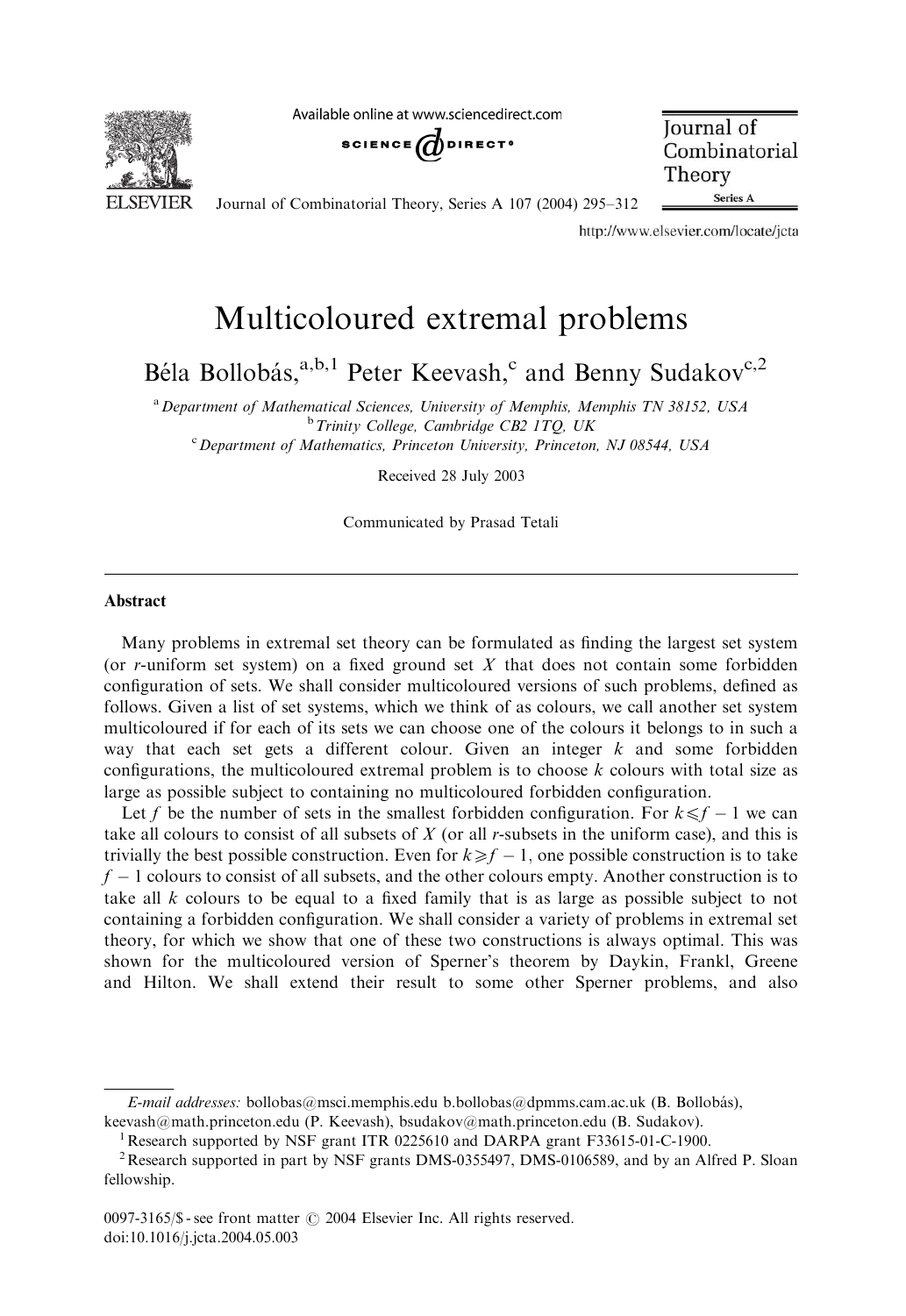prove multicoloured versions of the generalized Erdős–Ko–Rado theorem and the Sauer–Shelah theorem.

 $\odot$  2004 Elsevier Inc. All rights reserved.

Keywords: Extremal set theory; Erdős–Ko–Rado; Sauer–Shelah

#### 1. Introduction

Many problems in extremal set theory can be formulated as finding the largest set system (or r-uniform set system) on a fixed ground set  $X$  that does not contain some forbidden configuration of sets. For example Sperner's theorem determines the largest set system containing no pair of comparable sets, and the Erdős–Ko–Rado theorem determines the largest r-uniform set system containing no pair of disjoint r-tuples. For such an extremal problem we can formulate a multicoloured version as in [\[12\].](#page-17-0) Given a list of set systems, which we think of as colours, we call another set system multicoloured if for each of its sets we can choose one of the colours it belongs to in such a way that each set gets a different colour. Given an integer  $k$  and some forbidden configurations, the multicoloured extremal problem is to choose  $k$  colours with total size as large as possible subject to containing no multicoloured forbidden configuration.

Let f be the number of sets in the smallest forbidden configuration. For  $k \leq f - 1$ we can take all colours to consist of all subsets of  $X$  (or all r-subsets in the uniform case), and this is trivially the best possible construction. Even for  $k \ge f - 1$ , one possible construction is to take  $f - 1$  colours to consist of all subsets, and the other colours empty. Another construction is to take all  $k$  colours to be equal to a fixed family that is as large as possible subject to not containing a forbidden configuration.

Multicoloured extremal graph theory problems (the case  $r = 2$ ) were studied in [\[12\]](#page-17-0). When the forbidden configuration is a complete graph, it was found that one of the two constructions described above is always optimal. There were indications that this phenomenon occurs quite generally, but an example was given when it does not occur (two triangles intersecting in a vertex). We shall consider three groups of problems in extremal set theory for which this phenomenon occurs.

### 1.1. Chains

We start by recalling Sperner's theorem [\[18\]](#page-17-0) on the maximum size of an antichain. Let X be a set of size n. An *antichain*  $\mathcal A$  is a set system on X for which there is no pair of sets  $A, B \in \mathcal{A}$  with  $A \subseteq B$ . Any level  $X^{(i)}$  (the collection of subsets of X of size i) is an antichain, and Sperner's theorem states that one of these is of maximum size. In fact, if n is even then  $X^{(n/2)}$  is the unique maximum antichain, and if n is odd then  $X^{((n-1)/2)}$  or  $X^{((n+1)/2)}$  are the only maximum antichains.

More generally, Erdős [\[6\]](#page-16-0) considered the problem of maximizing the size of a set system that contains no chain of length  $t + 1$  (the case  $t = 1$  is Sperner's theorem). He showed that the maximum is equal to the sum of the  $t$  largest binomial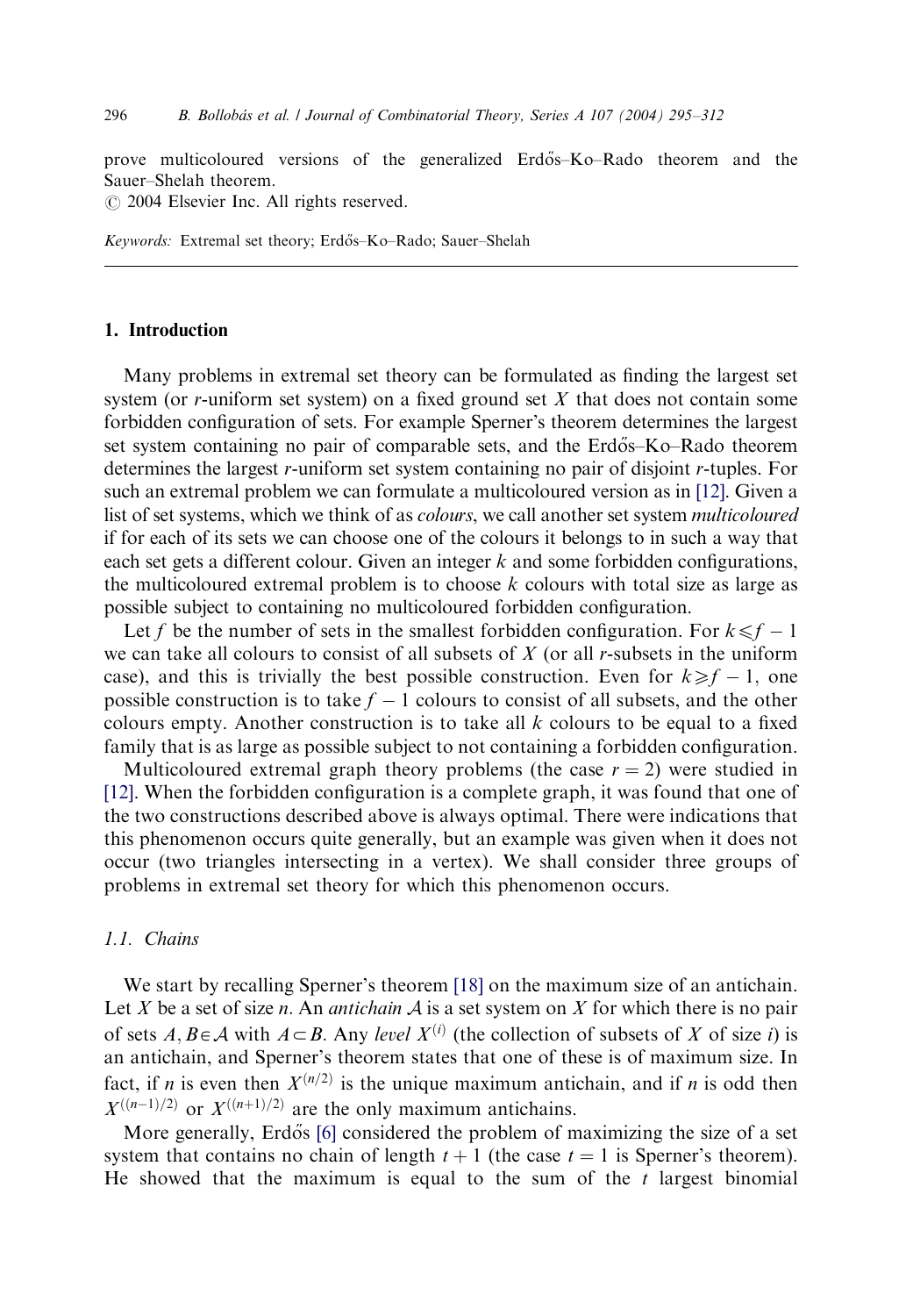coefficients  $\binom{n}{i}$  $\binom{n}{i}$ , which we denote by  $f(n, t)$ . This is obtained by taking the t largest levels  $X^{(i)}$ . We prove the following multicoloured version of this result.

**Theorem 1.1.** Let  $\mathcal{G}_1, \dots, \mathcal{G}_k$  be set systems on a set X of size n with no multicoloured chain of length  $t + 1$ . Then  $\sum_{i=1}^{k} |G_i| \leq \max\{k \cdot f(n, t), t \cdot 2^n\}$  for  $n > 4t^4$ .

Note that equality can be achieved. Depending on the value of  $k$  we may take all the colours consist of the t largest levels of X, or t colours equal to all subsets of X and the others empty. The case  $t = 1$  was solved by Daykin et al. [\[5\]](#page-16-0) for any n. We also adapt their argument to prove this result for normal posets and give a generalization of the LYM inequality (see  $[2,14,15,20]$ ), which may be of independent interest.

Call a partially ordered set  $P$  normal if it has a rank function and a set of chains  $C$ , so that each chain in  $\mathcal C$  contains an element of every rank, and each element of rank  $i$ belongs to the same number of chains in  $C$ . Kleitman [\[10\]](#page-17-0) showed that the property of being normal is equivalent to satisfying the LYM inequality, i.e., if  $\vec{A}$  is an antichain then  $\sum_i |A \cap P_i|/|P_i| \le 1$ , where  $P_i$  denotes the set of elements of rank i. There are many interesting normal posets, of which we list a few below.

- The poset of all subsets of X (ordered by inclusion): if we take the set C to consist of all maximal chains then every set of size i belongs to  $i!(n - i)!$  chains in C.
- $\bullet$  The set of all subspaces of some vector/affine/projective space.
- The *cubical poset*: all faces of the Boolean cube.
- The function poset: all partially defined functions between two fixed sets, where  $f \leq g$  if g agrees with f on its domain of definition.

For  $A \subseteq P$  we let  $C_t(A)$  denote all elements x for which there is a chain that contains  $x$  and  $t$  elements of  $A$ .

**Lemma 1.2.** Suppose P is a normal poset and  $A \subseteq P$  contains no chain of length  $t + 1$ . Then

$$
|C_t(A)| \geqslant \left(\sum_i \frac{|A \cap P_i|}{|P_i|} - (t-1)\right) |P|.
$$

 $\sum_{i} |A \cap P_i|/|P_i| \leq |C_i(A)|/|P| \leq 1$ . We use this lemma to generalize the result of [\[5\]](#page-16-0) to Note that this is a generalization of the LYM inequality, as with  $t = 1$  we have normal posets.

**Theorem 1.3.** Let  $G_1, ..., G_k$  be subsets of a normal poset P for which there are no two distinct comparable elements x, y such that there is  $i \neq j$  with  $x \in G_i$  and  $y \in G_j$ . Choose m so that  $|P_m|$  is as large as possible. Then  $\sum_{i=1}^k |G_i| \leq \max\{k|P_m|, |P|\}.$ 

Depending on k, equality can either be achieved by taking all  $G_i$  equal to  $P_m$ , or by taking one  $G_i$  equal to P and the others empty.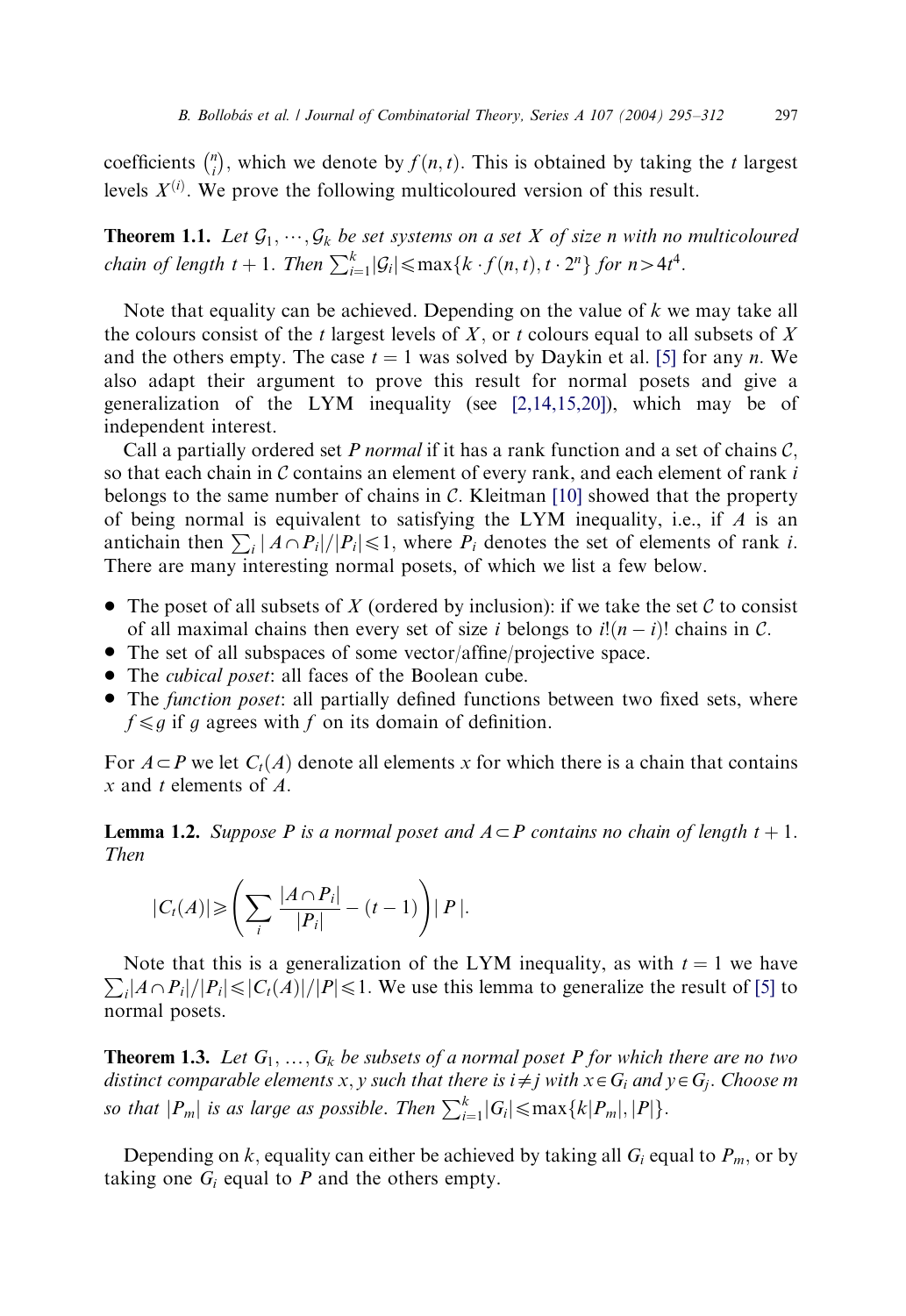#### 1.2. Matchings

The Erdős–Ko–Rado theorem [\[8\]](#page-17-0) states that if  $n \geq 2r$  and  $A \subset [n]^{(r)}$  is *intersecting* (i.e.  $A, B \in \mathcal{A} \Rightarrow A \cap B \neq \emptyset$ ) then  $|\mathcal{A}| \leq {n-1 \choose r-1}$  $\binom{n-1}{r-1}$ , with equality only when A consists of all r-sets containing some fixed element. We prove the following multicoloured version of this question.

**Theorem 1.4.** Let  $\mathcal{G}_1,\ldots,\mathcal{G}_k$  be r-uniform set systems on a set X of size  $n\geq 2r$  with no multicoloured pair of disjoint sets. Then  $\sum_{i=1}^{k} |\mathcal{G}_i| \leq \max \big\{ k {n-1 \choose r-1}$  $\binom{n-1}{r-1}, \binom{n}{r}$  $\{k\binom{n-1}{r-1}, \binom{n}{r}\}.$ 

Depending on  $k$ , equality can either be achieved by taking all  $\mathcal{G}_i$  equal to all r-sets containing some fixed element, or by taking one  $G_i$  equal to  $X^{(r)}$  and the others empty.

Next we consider the more general problem in which the forbidden configuration is a matching of size  $t + 1$ , for some  $t \ge 1$ . This question was considered by Erdős [\[7\],](#page-16-0) who showed that for *n* sufficiently large, a family  $A \subset [n]^{(r)}$  with no matching of size  $t + 1$  satisfies  $|\mathcal{A}| \leq {n \choose r}$  $\binom{n}{r} - \binom{n-t}{r}$  $\binom{n-1}{r}$ , with equality when A consists of all r-sets that hit some particular set of size  $t$ . Bollobás et al. [\[4\]](#page-16-0) showed that this is true for  $n>2r^3(t + 1)$ . We prove the following multicoloured version of this result.

**Theorem 1.5.** Let  $\mathcal{G}_1, ..., \mathcal{G}_k$  be r-uniform set systems on a set X of size n with no multicoloured matching of size  $t + 1$ . Suppose  $n > 4r^3t$ . Then  $\sum_{i=1}^{k} |G_i| \leq$  $\max\{k(\binom{n}{r})\}$  $\binom{n}{r}$  -  $\binom{n-t}{r}$  $\binom{n}{r} = \binom{n-t}{r}, t \binom{n}{r}$  $\{k\binom{n}{r} - \binom{n-t}{r}, t\binom{n}{r}\}.$ 

Depending on  $k$ , equality can either be achieved by taking all  $\mathcal{G}_i$  equal to all r-sets hitting some particular set of size t, or by taking t of the  $G_i$  equal to  $X<sup>(r)</sup>$  and the others empty.

## 1.3. Shattered sets

First we recall the result of Sauer [\[16\],](#page-17-0) Perles, Shelah [\[17\]](#page-17-0), Vapnik and Chervonenkis [\[19\],](#page-17-0) that is frequently referred to as the Sauer–Shelah theorem. Let A be a family on a set X with n elements. A set  $Y \subset X$  is said to be *shattered* by A if for every  $Z \subset Y$  there is a set A in A such that  $A \cap Y = Z$ . The theorem states that if A is a family that does not shatter any set of size r then  $|A| \le \sum_{i=0}^{r-1} {n \choose i}$  $\binom{n}{i}$ . Note that equality can occur when A consists of all subsets of X with size at most  $r - 1$ . We prove the following multicoloured version of this theorem.

**Theorem 1.6.** Let  $\mathcal{G}_1, ..., \mathcal{G}_k$  be r-uniform set systems on a set X of size n with no multicoloured collection of sets that shatter a set of size r, and suppose  $n>10^{4r}$ . Then

$$
\sum_{i=1}^k |\mathcal{G}_i| \le \max\left\{k \sum_{i=0}^{r-1} {n \choose i}, (2^r-1)2^n\right\}.
$$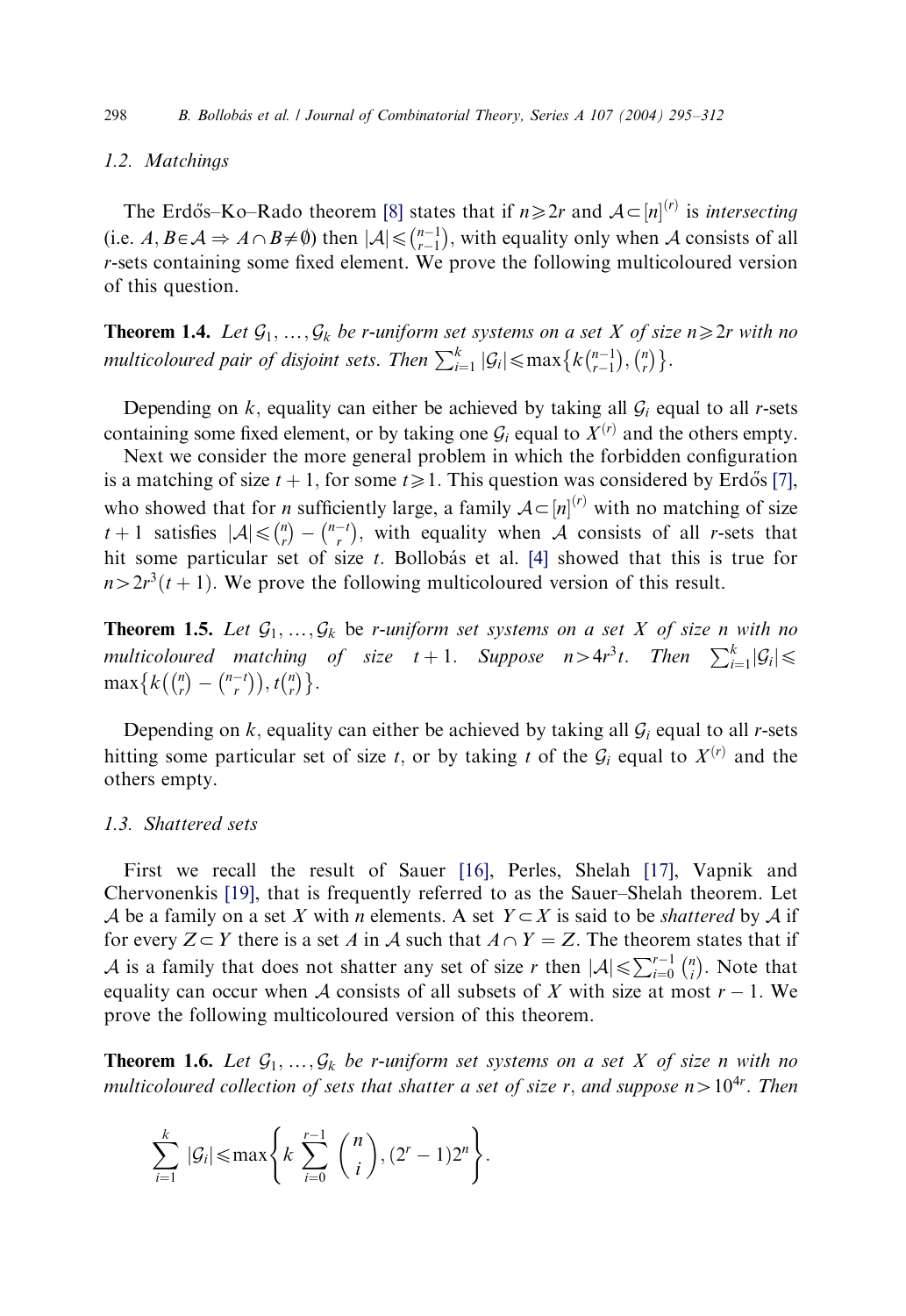Depending on  $k$ , equality can either be achieved by taking all  $\mathcal{G}_i$  equal to the subsets of X of size at most  $r-1$ , or by taking  $2^r-1$  of the  $\mathcal{G}_i$  equal to all subsets of X and the others empty.

The rest of this paper is organised as follows. In the next section we make some preliminary observations that give some useful properties that we can use when proving our results. The proofs of our results on multicoloured chains are in Section 3. Multicoloured matchings are in Section 4, and the multicoloured Sauer-Shelah theorem is in Section 5. The last section contains some concluding remarks.

#### 2. Preliminaries

The purpose of this section is to describe some useful properties that we can assume, without loss of generality, when proving our results. The proofs are similar to those in [\[12\],](#page-17-0) but they are short, so we include them for the convenience of the reader. The following key lemma is used throughout the paper.

**Lemma 2.1.** Suppose  $\mathcal{G}_1, ..., \mathcal{G}_k$  are set systems that do not contain a multicoloured copy of some set system  $\mathcal{F}$ . Then there exist set systems  $\mathcal{H}_1, ..., \mathcal{H}_k$  satisfying

- (1) For any set A we have  $|\{i : A \in \mathcal{H}_i\}| = |\{i : A \in \mathcal{G}_i\}|$ ,
- (2)  $\mathcal{H}_1 \subset \cdots \subset \mathcal{H}_k$
- (3)  $\mathcal{H}_1, \ldots, \mathcal{H}_k$  do not contain a multicoloured copy of  $\mathcal{F}.$

**Proof.** For any  $1 \le i < j \le k$  we consider the operation of replacing  $\mathcal{G}_i$  by  $\mathcal{G}_i \cap \mathcal{G}_j$  and  $\mathcal{G}_i$  by  $\mathcal{G}_i \cup \mathcal{G}_i$ . This does not change the number of times any set appears, so property (1) holds. Suppose, for a contradiction, that this operation creates a multicoloured copy of  $\mathcal F$ . This copy of  $\mathcal F$  was not originally multicoloured, so must contain a set  $A \in \mathcal{G}_i \cup \mathcal{G}_i$  and a set  $B \in \mathcal{G}_i \cap \mathcal{G}_i$ . We may assume  $A \in \mathcal{G}_i$ . Then in the original sequence we can colour A with colour i and B with colour i, so this  $\mathcal F$  is in fact multicoloured originally, a contradiction. This proves condition (3). Repeatedly applying the above transformation of colours, after a finite number of steps, we obtain a sequence of set systems in which (2) is satisfied. This completes the proof.  $\Box$ 

This lemma shows that in any multicoloured extremal problem we can assume that the colours are nested. It is convenient to reformulate our problem as follows. We say that G is a k-family on X if it is a multiset whose elements are subsets of X, each appearing with multiplicity at most k. If we have k set systems  $\mathcal{G}_1, \ldots, \mathcal{G}_k$  then the multiset sum  $G_1 + \cdots + G_k$  is a k-family. Conversely any k-family G has a unique partition into k nested colours: if the colours are  $\mathcal{G}_1 \subset \cdots \subset \mathcal{G}_k$  then  $\mathcal{G}_i$  consists of all sets of multiplicity at least  $k + 1 - i$ . We say that G contains a multicoloured copy of  $F$  if its nested k-colouring does. Then we can reformulate our extremal problem as finding the largest k-family with no multicoloured forbidden configuration.

The following Hall-type condition characterises this property by reference only to multiplicities. (The proof is immediate from Hall's theorem.)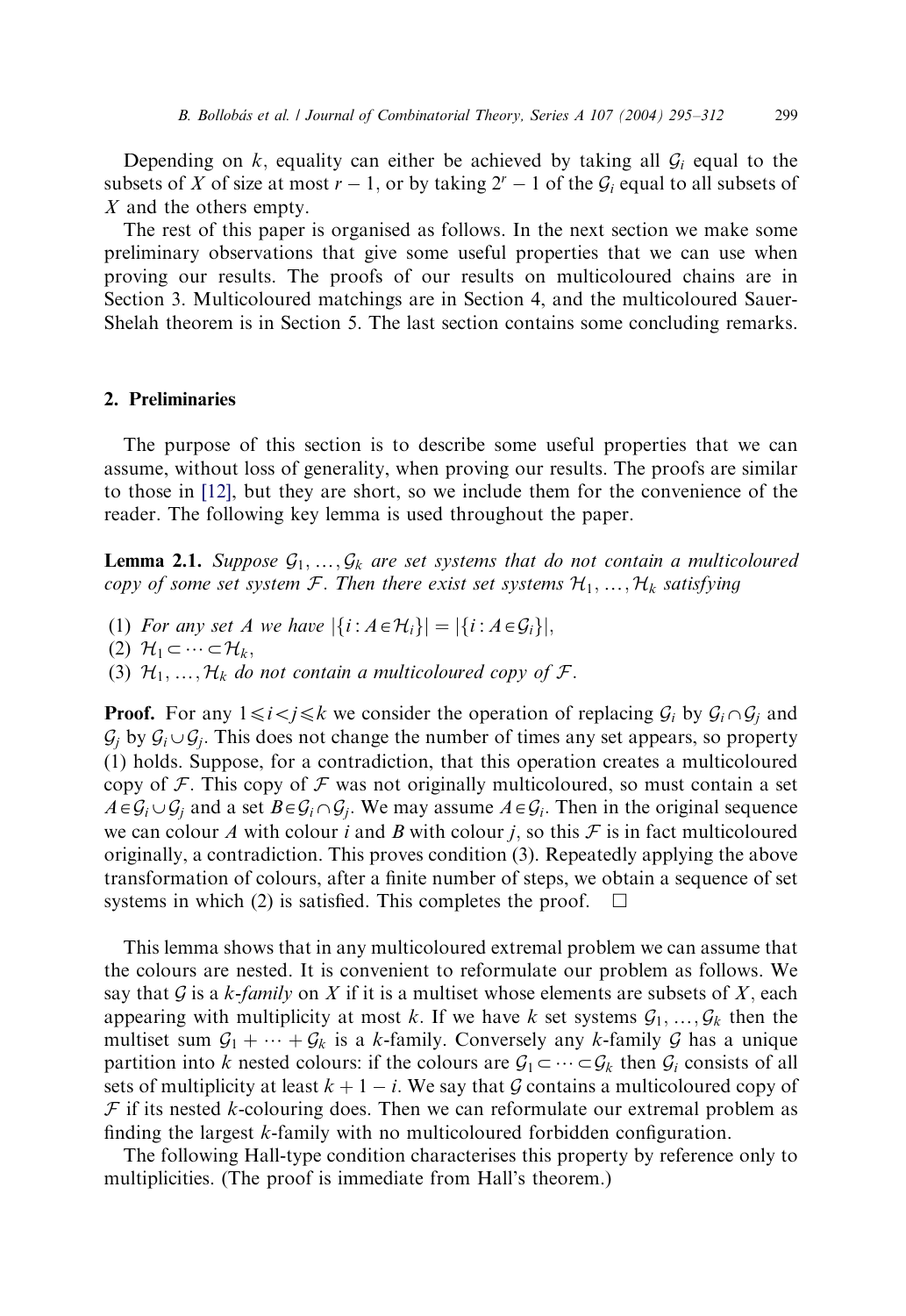**Proposition 2.2.** Let G be a k-family. Then F is not multicoloured in G if and only if there is some integer w, for which at least  $w + 1$  sets in  $\mathcal F$  have multiplicity at most w in G:

The following proposition gives some further properties of an optimal k-family.

**Proposition 2.3.** Suppose G is a k-family with no multicoloured copy of  $\mathcal{F}$ , where  $k \geq |\mathcal{F}|$ . Then there is a k-family H such that

- (1)  $H \supset G$ ,
- (2) H contains no multicoloured copy of  $\mathcal{F}$ ,
- (3) Every set in H either has multiplicity at most  $|\mathcal{F}| 1$  or exactly equal to k,
- (4) The sets in H of multiplicity k form a family with no subfamily isomorphic to  $\mathcal{F}$ .

**Proof.** Form H from G by the following rule: increase any set of multiplicity at least  $|\mathcal{F}|$  to multiplicity k. Then (1) and (3) hold by construction. Consider a copy of  $\mathcal{F}$  in G. It is not multicoloured, so by Proposition 2.2, there is an integer  $w$  and a set of  $w + 1$  sets  $W \subset \mathcal{F}$  so that each set of W has multiplicity at most w in G. Since  $W \subset \mathcal{F}$ we have  $w \le |\mathcal{F}| - 1$ , so the above rule has no effect on sets of W, i.e. they have the same multiplicities in H. It follows that H contains no multicoloured copy of  $\mathcal{F}$ , proving (2). As  $k \ge |\mathcal{F}|$ , (4) is immediate.  $\Box$ 

In the problems that we consider, we shall show that there is some critical multiplicity  $k_c$  that divides two regimes of behaviour for the size of the largest k-family G not containing a multicoloured copy of F. For  $|\mathcal{F}| \leq k \leq k_c$ , the size of G is at most that of  $|\mathcal{F}| - 1$  copies of the system consisting of all subsets of X (or all r-subsets in the uniform case.) For  $k > k_c$ , the size of G is at most that of k copies of a fixed set system of maximum size not containing  $\mathcal F$ . Note that if we can prove this statement for  $k = k_c$  and  $k = k_c + 1$  then it is true for all k. This is clear for  $|\mathcal{F}| \le k \le k_c$ . For  $k > k_c$  we have the following easy induction argument. Let m be the size of the largest set system not containing  $\mathcal{F}$ . The  $k - 1$  largest colours of  $\mathcal G$  form a  $(k-1)$ -family with no multicoloured  $\mathcal F$ , so have size at most  $(k-1)m$  by induction hypothesis. Therefore  $\mathcal G$  has size at most  $\frac{k}{k-1} \cdot (k-1)m = km$ .

Finally we remark that if we can show that the only  $k$ -family with nested colours achieving maximum size among k-families not containing a multicoloured copy of  $\mathcal F$ is one of the two examples mentioned above, then in fact this is the only  $k$ -family achieving maximum size, even without the assumption that the colours are nested. This follows in many cases from the proof of Lemma 2.1. Suppose first that the only k-family with nested colours achieving maximum size has all colours equal. Then starting with any k-family achieving maximum size, we can apply some sequence of intersection/union transformations until the colours are nested, and then all colours are equal. It is clear that a  $k$ -family in which all colours are equal cannot be obtained by these transformations from any different  $k$ -family, so in fact any  $k$ -family achieving maximum size must have all colours equal. Now suppose that the only k-family with nested colours achieving maximum size has  $|\mathcal{F}| - 1$  colours equal to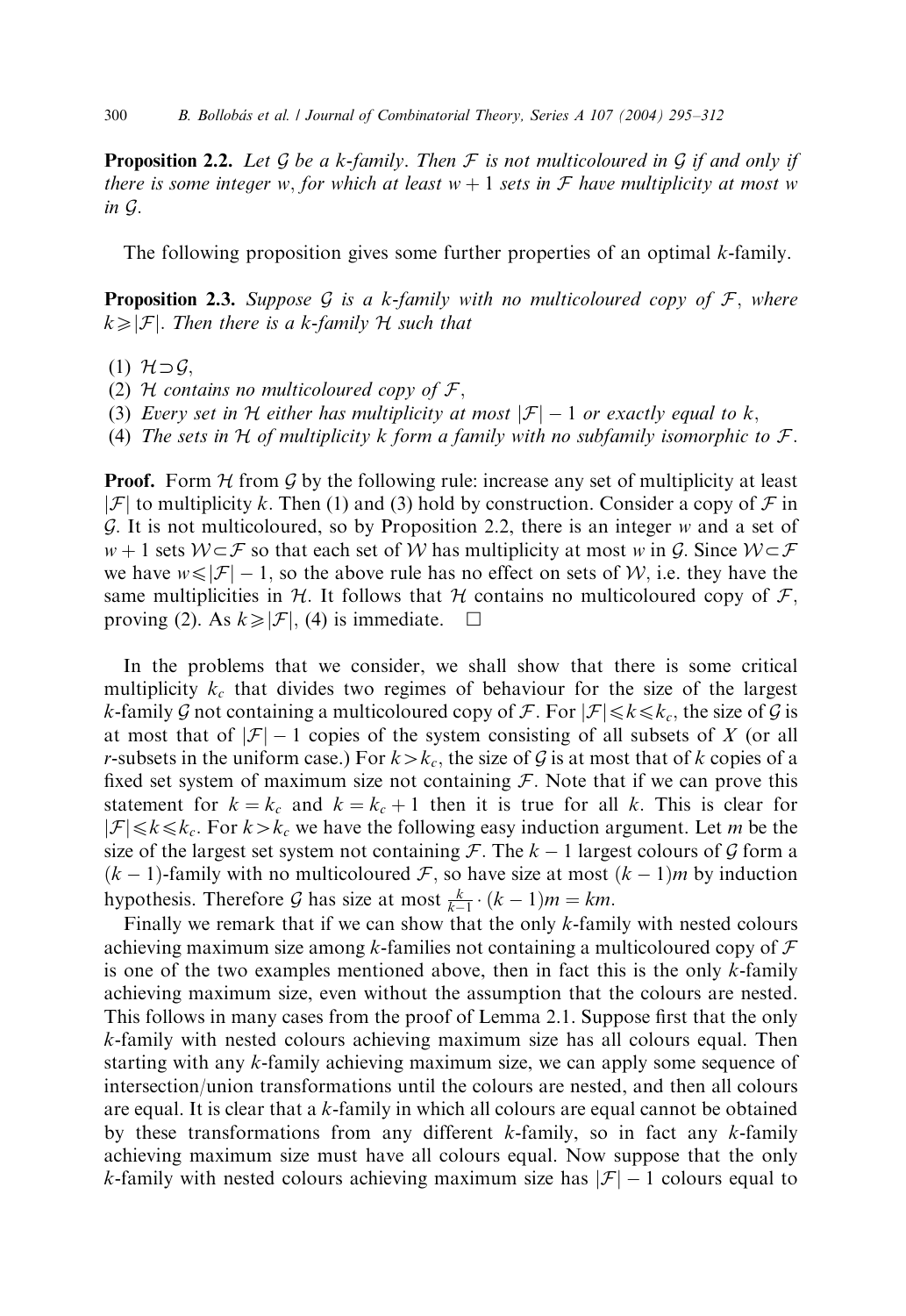the system consisting of all subsets of  $X$  (or all r-subsets in the uniform case), and all other colours empty. If there is a different non-nested k-family achieving maximum size, we can apply some sequence of intersection/union transformations to end up with this nested configuration. One step before the nested configuration we have  $|\mathcal{F}| - 2$  colours consisting of all subsets, 2 colours which partition all subsets, and the remaining colours empty. It will be clear in all of our examples that we can choose a copy of  $\mathcal F$  that uses both of the 2 colours that partition all subsets. The other sets of this copy of  $\mathcal F$  can be arbitrarily assigned different colours from the  $|\mathcal F| - 2$  that are complete, so it is multicoloured. This contradiction shows that there is no non-nested k-family achieving maximum size, as required.

## 3. Multicoloured chains

In this section we shall find the size of the largest  $k$ -family  $G$  not containing a multicoloured chain of length  $t + 1$ . The case  $t = 1$  was solved by Daykin et al. [\[5\]](#page-16-0) for any *n*. We also adapt their argument to prove this result for normal posets and give a generalization of the LYM inequality of [\[2,15,20\]](#page-16-0) and [\[14\].](#page-17-0)

Recall that a partially ordered set  $P$  is *normal* if it has a rank function and a set of chains  $\mathcal{C}$ , so that each chain in  $\mathcal{C}$  contains an element of every rank, and each element of rank *i* belongs to same number of chains in C. Kleitman [\[10\]](#page-17-0) showed that the property of being normal is equivalent to satisfying the LYM inequality, i.e. if  $\Lambda$  is an antichain then  $\sum_i |A \cap P_i|/|P_i| \le 1$ , where  $P_i$  is the set of elements with rank *i*. It follows easily that a normal poset has the Sperner property, i.e. the size of the largest antichain is achieved by  $P_i$  for some i. For  $A \subset P$  we let  $C_i(A)$  denote the set of all elements x for which there is a chain in C that contains x and t elements of A.

We shall first prove Lemma 1.2, which states that if  $A$  is a subset of a normal poset P that contains no chain of length  $t + 1$  then  $|C_t(A)| \geq (\sum_i \frac{|A \cap P_i|}{|P_i|} - (t-1)) |P|$ .

**Proof of Lemma 1.2.** Choose a chain C in C uniformly at random. As x ranges over elements of  $P_i$ , the events 'C contains x' are mutually disjoint and equiprobable, so each has probability  $1/|P_i|$ . If  $F \subset P_i$  then C hits F with probability  $|F|/|P_i|$ . Let D be the complement of  $C_t(A)$  in P. Define a random variable  $Z = |A \cap C| + \chi(C$  hits D), where  $\chi$  denotes the characteristic function of an event. Then  $Z \leq t$  by definition of  $C_t(A)$ . Taking expectations we get

$$
t \ge \sum_{x \in A} \mathbb{P}(x \in C) + \mathbb{P}(C \text{ hits } D) = \sum_{i} \frac{|A \cap P_i|}{|P_i|} + \mathbb{P}(C \text{ hits } D).
$$

By averaging there is some i for which  $|D \cap P_i|/|P_i| \geq |D|/|P|$ . The probability that C hits D is at least the probability it hits  $D \cap P_i$ , which is  $|D \cap P_i|/|P_i| \ge |D|/|P|$ . Therefore  $\sum_{i} \frac{|A \cap P_i|}{|P_i|} + |D|/|P| \le t$ , which gives the result.  $\square$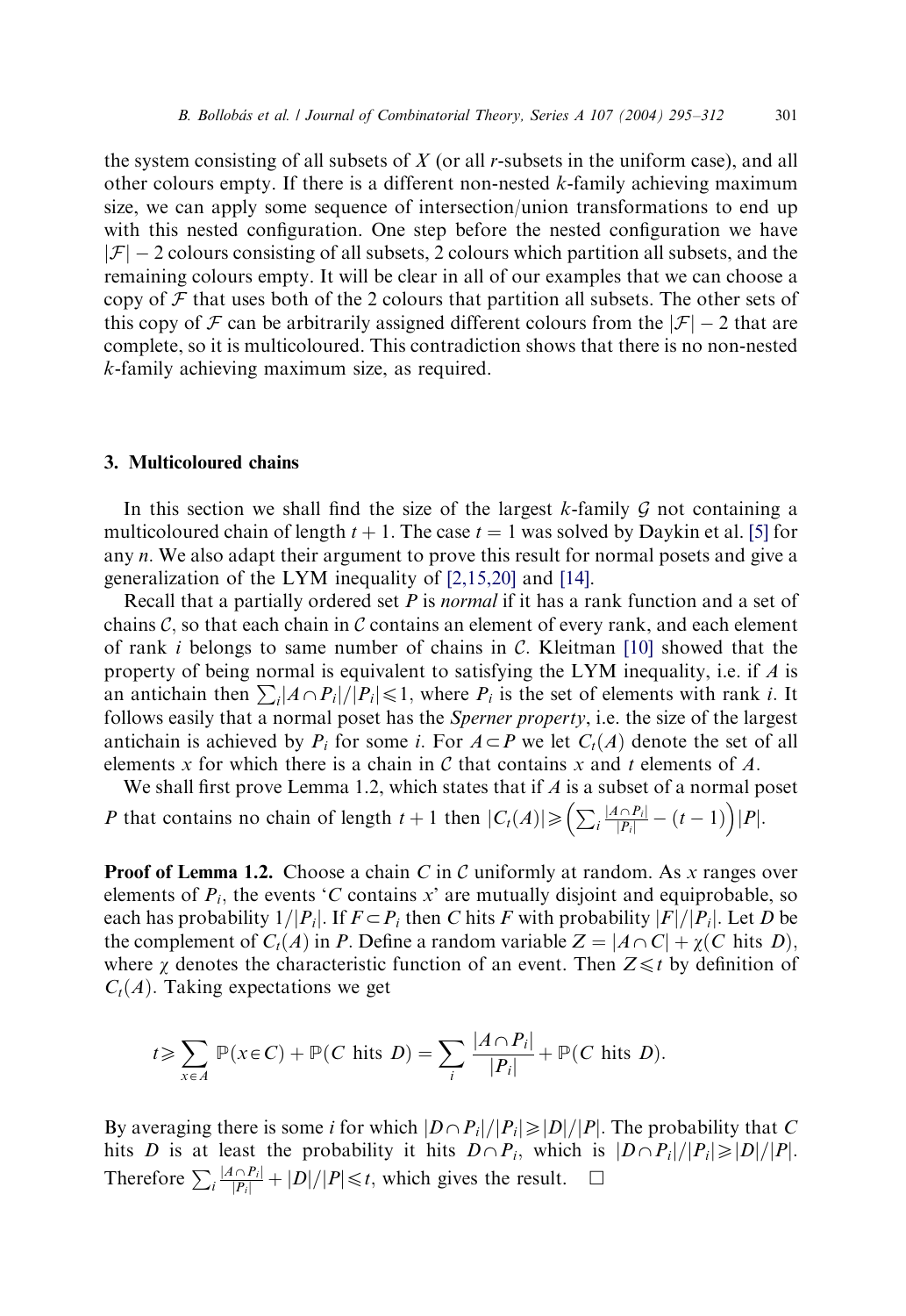This implies Theorem 1.3, which is the following generalization of the result of [\[5\]](#page-16-0) to normal posets. Let  $G_1,\ldots, G_k$  be subsets of a normal poset P for which there are no two comparable elements x, y such that there is  $i \neq j$  with  $x \in G_i$  and  $y \in G_j$ . Choose *m* so that  $|P_m|$  is as large as possible. Then  $\sum_{i=1}^{k} |G_i| \le \max\{k|P_m|, |P|\}.$ 

**Proof of Theorem 1.3.** Let A be the set of elements of multiplicity  $\geq 2$  and B those with multiplicity 1. Note that  $\vec{A}$  contains no chain of length 2, as this would certainly be multicoloured. Similarly B is disjoint from  $C_1(A)$ , so by Lemma 1.2  $|B| \leq |P|$ .  $(1 - |A|/|P_m|)$ . Therefore  $\sum_{i=1}^{k} |G_i| \le k|A| + |B| \le (k - |P|/|P_m|)|A| + |P|$ . Now we see that the critical multiplicity is  $k_c = |p|/|P_m|$ . For  $k \leq k_c$  we should take  $|A| =$ 0, which gives a maximum of |P|. For  $k > k_c$  should take A to be as large as possible, i.e.  $|A| = |P_m|$  by the Sperner property. Then B is empty, and the maximum is  $k|P_m|$ . This proves the result.  $\Box$ 

It is clear from the proof that equality can only be achieved when either all colours are equal to some antichain of maximum size, or one colour is equal to P and the others are empty.

Our next result is Theorem 1.1, in which we consider the case of general  $t$ , and return to the case when the poset P is that of all subsets of a set X. Let  $f(n, t)$  denote the sum of the *t* largest binomial coefficients  $\binom{n}{i}$  $\binom{n}{i}$ . We show that if G is a k-family on a set X of size *n* with no multicoloured chain of length  $t + 1$ , then  $|\mathcal{G}| \leq \max\{k \cdot \mathcal{G}(\mathcal{G}) | \mathcal{G}| \leq k\}$  $f(n, t), t \cdot 2^n$  for  $n > 4t^4$ . Before giving the proof, we recall the defect form of Hall's theorem (see, e.g., [\[3, p. 7\]\)](#page-16-0).

**Proposition 3.1.** Let H be a bipartite graph with bipartition  $(X, Y)$ . If H has no matching of size  $m + 1$  then there is  $U \subset X$  for which  $|N(U)| \leq |U| + m - |X|$ .

**Proof of Theorem 1.1.** As noted in the previous section (see Proposition 2.3), we can assume that all multiplicities are equal to  $k$  or at most  $t$ . Also, it suffices to prove the theorem in the case when k is either  $k_c$  or  $k_c + 1$ , where  $k_c = \frac{2^n t}{f(n, t)}$ . We can crudely bound this as

$$
k_c < \frac{2^n t}{t\binom{n}{\lfloor (n-t)/2 \rfloor}} < 2\sqrt{n}.
$$

Let  $m(A)$  denote the multiplicity of A in G and define weights  $w(A) = |A|!^{-1}$  $(n - |A|!)^{-1}$ . Then

$$
|\mathcal{G}| = \sum_{A} m(A) = \sum_{A} m(A) \sum_{C \colon A \in \mathcal{C}} w(A) = \sum_{C} \sum_{A \in \mathcal{C}} m(A) w(A),
$$

where the sum is taken over all maximal chains  $C$ . Put the set of possible weights in the order  $w_1 \geqslant \cdots \geqslant w_{n+1}$  and let  $W_i = w_1 + \cdots + w_i$ .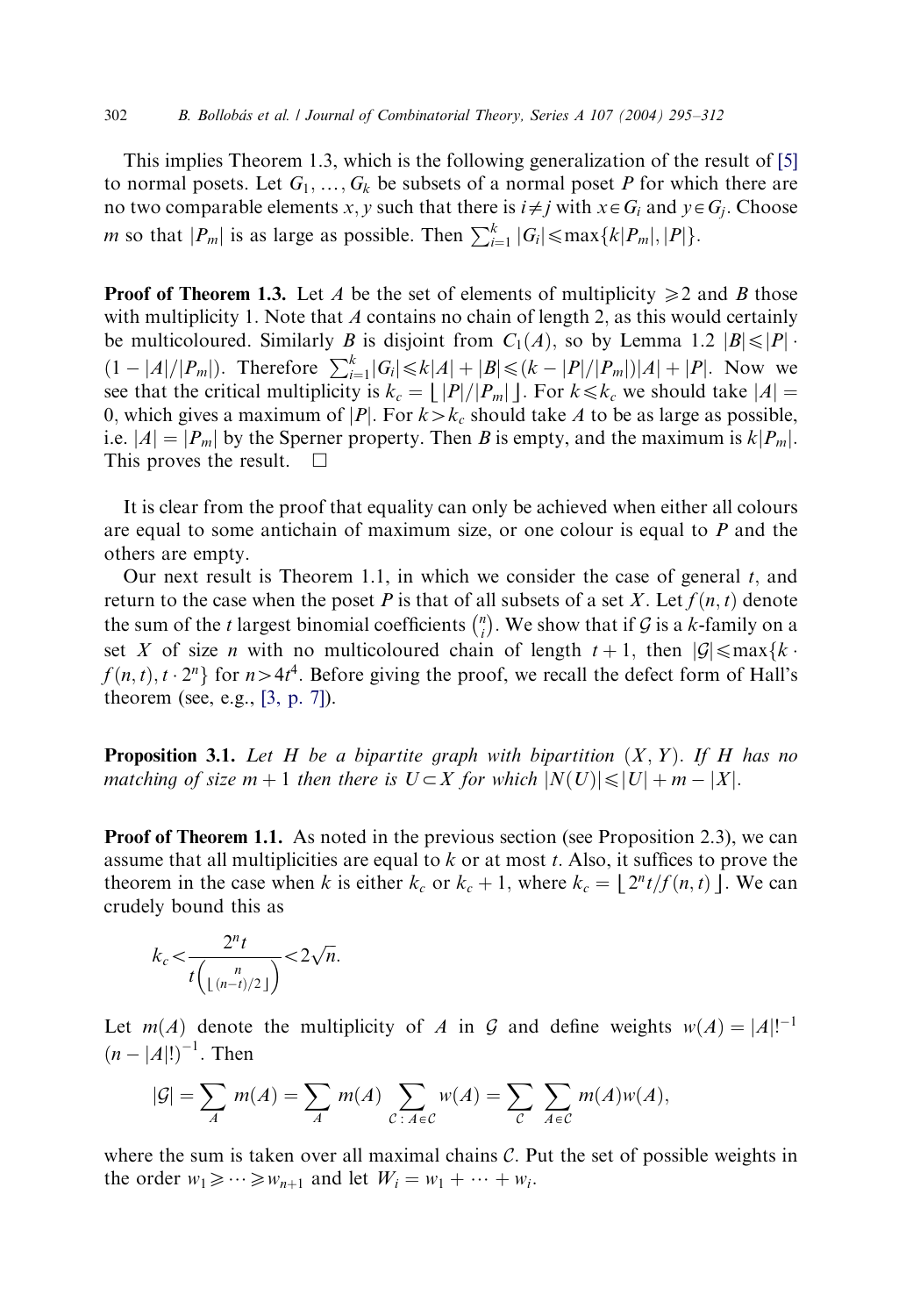We claim that for each maximal chain  $C$ ,  $\sum_{A \in \mathcal{C}} m(A)w(A) \leq \max\{kW_t, tW_{n+1}\}.$ This suffices to prove the theorem, as then

$$
|\mathcal{G}|=\sum_{\mathcal{C}}\sum_{A\in\mathcal{C}}m(A)w(A)\leq n!\max\{kW_t,tW_{n+1}\}=\max\{k\cdot f(n,t),t\cdot 2^n\}.
$$

Consider a maximal chain C. Let H be the bipartite graph with bipartition  $(C, [k])$ , where  $(C, i)$  is an edge iff the set C is in colour i. Since C contains no multicoloured chain of length  $t + 1$ , there is no matching of size  $t + 1$  in H. Then Proposition 3.1 tells us that there is some i for which C has at least  $n + 1 - t + i$  sets with multiplicity  $\leq i$ . This leaves  $t - i$  multiplicities which could be as large as k. To maximize the weighted sum the largest multiplicities should have highest weight, so  $\sum_{A \in \mathcal{C}} m(A)w(A) \le k(w_1 +$  $\cdots + w_{t-i}$ ) +  $i(w_{t-i+1} + \cdots + w_{n+1}) = (k-i)W_{t-i} + iW_{n+1}.$ 

To prove the claim it suffices to show that  $(k - i)W_{t-i} + iW_{n+1} \leq \frac{t-i}{t} \cdot kW_t + \frac{i}{t}$ .  $tW_{n+1}$  (which is clearly at most max $\{kW_t, tW_{n+1}\}$ ). Rearranging, we need to show that  $(k - i)tW_{t-i} \leq (t - i)kW_t$ . For  $i = 0$  or t we have equality. Otherwise, using the estimates  $W_{t-i} \leq (t-i)w_1$  and  $W_t \geq tw_t$  it suffices to show that  $(k-i)w_1 \leq kw_t$ . To write these expressions more explicitly we need to divide into cases depending on the parities of n and t. For brevity we shall just deal with the case when n and t are even; the other cases are similar. Suppose then that  $n = 2m$  and  $t = 2s$ . Then  $w_1 = (1/m!)^2$ and  $w_t = 1/(m + s)!(m - s)!$ . Now, recalling that  $n > 4t^4$ ,  $i \ge 1$  and  $k < 2\sqrt{n}$ , we get

;

$$
w_1/w_t = \prod_{j=1}^s \frac{m+j}{m-s+j} < \left(\frac{m}{m-s}\right)^s = \left(1 + \frac{t}{n-t}\right)^{t/2} \n< 1 + \frac{t^2}{2(n-t)} \sum_{j=0}^\infty \left(\frac{t^2}{n}\right)^j < 1 + t^2/n < \frac{k}{k-1} \le \frac{k}{k-t}
$$

as required.  $\square$ 

We have shown that  $\sum_{A \in \mathcal{C}} m(A)w(A) \leq \max\{kW_t, tW_{n+1}\}$  for any maximal chain C: It is clear from the proof that equality can only occur when either the sets in the chain with weights  $w_1, \dots, w_t$  have multiplicity k and the others have multiplicity 0, or all sets in the chain have multiplicity t. We need equality to occur for every chain in order to achieve equality in the theorem. Note that even if  $kW_t = tW_{n+1}$  all of the chains must have the same type of configuration. For if one chain has all sets of multiplicity  $t$  then in particular the empty set has multiplicity  $t$ . Since all chains contain the empty set, now there can be no chain with  $t$  sets of multiplicity  $k$  and the others of multiplicity 0: Therefore there are only two configurations in which equality can occur. One is that in which all sets have multiplicity  $t$ . The other is that in which any set with positive multiplicity has multiplicity  $k$ , so the sets of multiplicity k form a maximum size set system with no chain of length  $t + 1$ .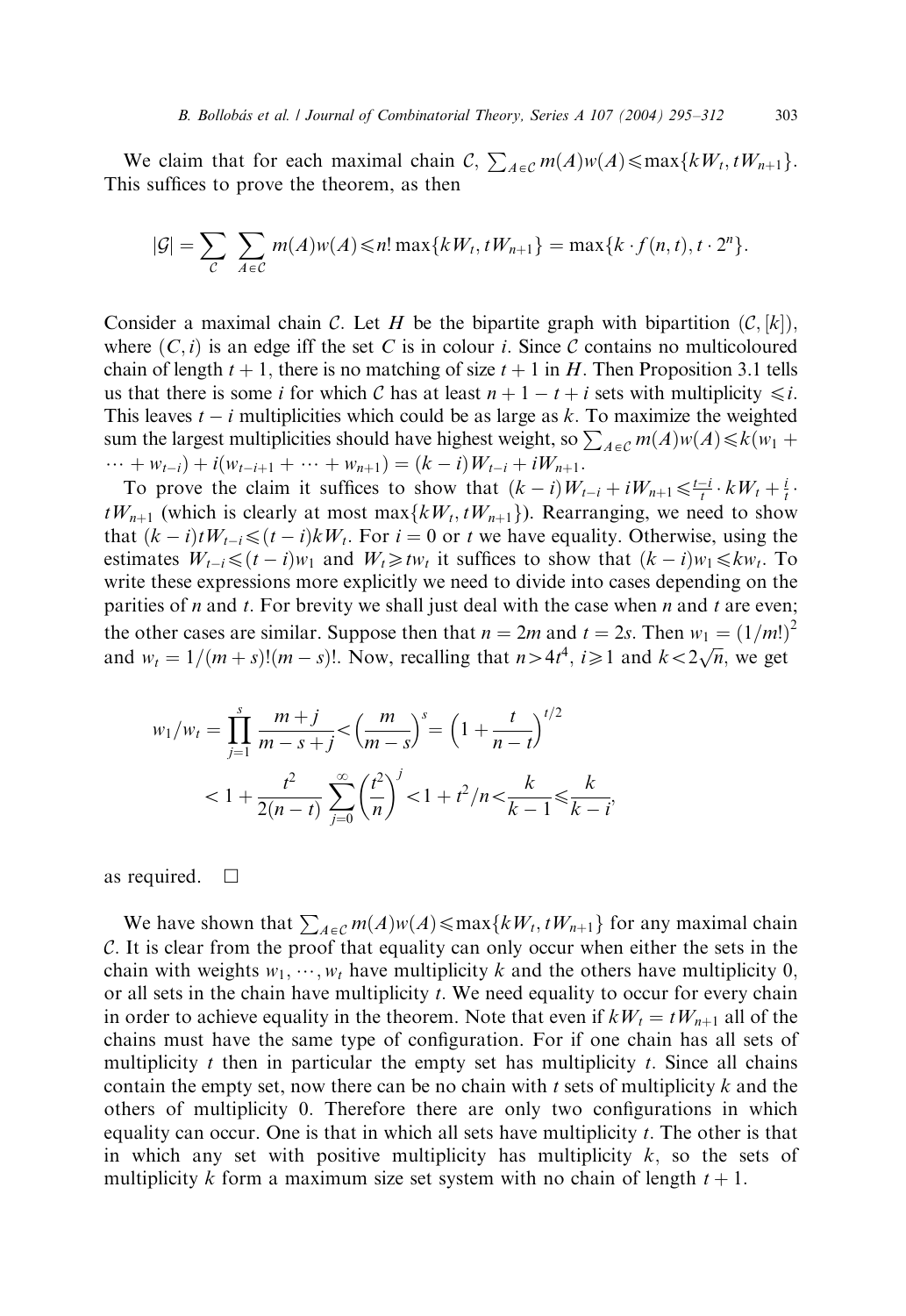## 4. Multicoloured matchings

We first consider the problem of finding the maximum size of an r-uniform  $k$ family with no multicoloured pair of disjoint sets. This is answered by Theorem 1.4, which states that for  $n \ge 2r$  the maximum size is max  $\left\{ k \binom{n-1}{r-1} \right\}$  $\binom{n-1}{r-1}, \binom{n}{r}$  $\{k\binom{n-1}{r-1}, \binom{n}{r}\}\$ . Our solution will be a simple adaptation of Katona's proof of the Erdős–Ko–Rado theorem by the permutation method.

**Proof of Theorem 1.4.** Fix a cyclic ordering of  $[n]$ , i.e. a labelling of n points on a circle by  $[n]$ . We shall count (with multiplicity) the number of sets of G that appear as consecutive elements in the ordering. Of these sets, let  $A$  be the set of those of multiplicity  $\geq 2$  and let B be those of multiplicity 1. Write  $|\mathcal{A}| = a$ . If  $a = 0$  then this ordering contributes  $|\mathcal{B}| \leq n$ . Note that each pair of sets in A intersect, so the sets in A have a common intersection I, where  $1 \le |I| \le r - a + 1$ . Each set in B must contain a point of I, to avoid a multicoloured pair of disjoint sets. There are  $r - 1 + |I|$  sets that contain a point of I, of which a belong to A, so  $|\mathcal{B}| \le r - 1 + |I| - a \le 2(r - a)$ . Therefore, the ordering contributes at most  $k|\mathcal{A}| + |\mathcal{B}| \leq k a + 2(r - a) \leq k r$ . There are  $(n-1)!$  distinguishable cyclic orderings of  $[n]$ , and each set appears consecutively in  $r!(n - r)!$  of them, so summing over all cyclic orderings gives

$$
|\mathcal{G}| \le \max\{kr, n\} \cdot \frac{(n-1)!}{r!(n-r)!} = \max\bigg\{k\binom{n-1}{r-1}, \binom{n}{r}\bigg\}.
$$

To achieve equality, every cyclic ordering must either have all consecutive sets appearing with multiplicity 1; or all consecutive sets containing some particular point appearing with multiplicity  $k$  and the others with multiplicity 0. It follows that there is only one of these possibilities that applies to every cyclic ordering. For if not we can find two cyclic orderings that differ by a transposition in which one has all sets appearing with multiplicity 1 and the other has some sets with multiplicity  $k$  and others with multiplicity 0: Since they differ by a transposition they share at least one consecutive set, so this is impossible. It follows that there are only two constructions that can achieve equality. One construction is to take all sets with multiplicity one. The other construction has all multiplicites equal to 0 or  $k$ . Then the sets with multiplicity  $k$  form a maximum size family with no pair of disjoint r-tuples, i.e. they all contain some fixed point.

Now we consider the more general problem in which the forbidden configuration is a matching of size  $t + 1$ , for some  $t \ge 1$ . This question was considered by Erdős [\[7\],](#page-16-0) who showed that for *n* sufficiently large, a family  $A \subset [n]^{(r)}$  with no matching of size  $t + 1$  satisfies  $|\mathcal{A}| \leq \binom{n}{r}$  $\binom{n}{r} - \binom{n-t}{r}$  $\binom{n-1}{r}$ , with equality when A consists of all *r*-sets that hit some particular set of size  $t$ . Bollobás et al. [\[4\]](#page-16-0) showed that this is true for  $n>2r^3(t+1)$ .

We prove Theorem 1.5, which is the following multicoloured version of this result. Let  $G$  be an *r*-uniform *k*-family on a set  $X$  of size  $n$  with no multicoloured matching of size  $t + 1$ . If  $n > 4r^3t$  then  $|\mathcal{G}| \le \max\left\{k \left(\binom{n}{r}\right)\right\}$  $\binom{n}{r} - \binom{n-t}{r}$  $\binom{n}{r} - \binom{n-t}{r}, t \binom{n}{r}$  $\{k\binom{n}{r} - \binom{n-t}{r}, t\binom{n}{r}\}.$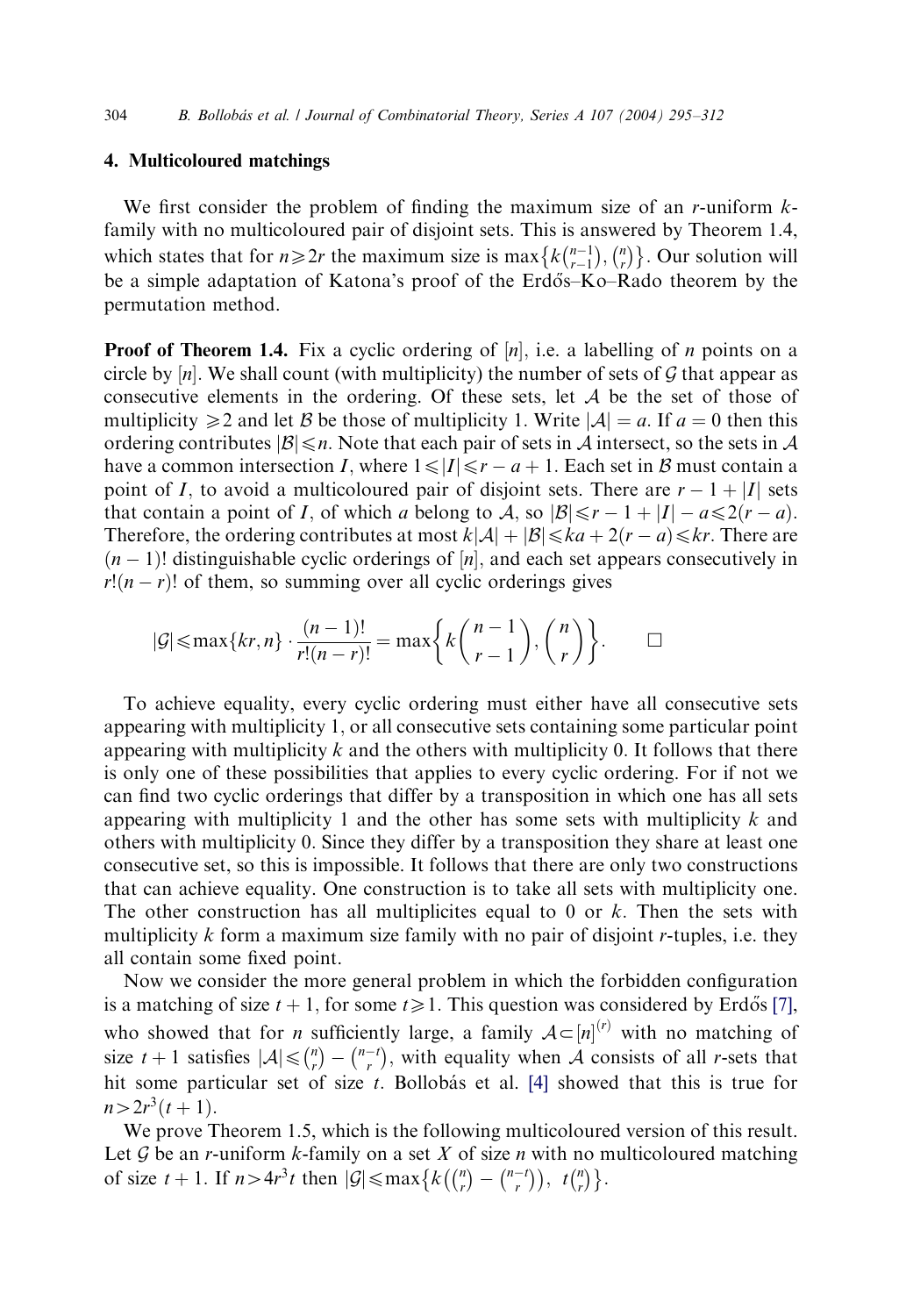**Proof of Theorem 1.5.** We shall argue by induction on t, starting from the case  $t = 1$ , which we have already proved as Theorem 1.4. Suppose  $G$  is an *r*-uniform *k*-family with  $|\mathcal{G}|$  > max  $\{k \binom{n}{r}$  $\binom{n}{r} - \binom{n-t}{r}$  $\begin{pmatrix} {n \choose r} - {n-t \choose r}, t {n \choose r} \end{pmatrix}$  $\{k\binom{n}{r} - \binom{n-r}{r}\}, t\binom{n}{r}\}$ . By Section 2 we can suppose that the colours of  $G$  are nested, and all sets have multiplicity at most t or equal to k. We also recall from that section that it is sufficient to prove the result when k is equal to  $k_c$  or  $k_c + 1$ . where

$$
k_c = \left\lfloor \frac{t\binom{n}{r}}{\binom{n}{r} - \binom{n-r}{r}} \right\rfloor. \tag{1}
$$

Define the *degree*  $d(x)$  of an element  $x \in X$  to be the number of sets of G containing x, counted with multiplicity. Choose  $x \in X$  of maximum degree and let  $\mathcal{G}'$  be the simply k-coloured r-uniform multifamily on  $X\setminus x$  obtained by taking those sets of G that do not contain x. We claim that  $G'$  contains a multicoloured matching of size  $t$ . This will follow from our induction hypothesis if we can prove the following slightly technical claim.

**Claim 4.1.** 
$$
|\mathcal{G}'|
$$
 > max $\left\{ k \left( \binom{n-1}{r} - \binom{n-t}{r} \right), (t-1) \binom{n-1}{r} \right\}.$ 

**Proof** of claim. Since  $d(x) \le k {n-1 \choose r-1}$  $\binom{n-1}{r-1}$  we have  $|\mathcal{G}'| \geq |\mathcal{G}| - k \binom{n-1}{r-1}$  $(n-1)$ Since  $|\mathcal{G}| > k\left(\binom{n}{r}\right)$  $\binom{n}{r} - \binom{n-t}{r}$  $\binom{n}{r} - \binom{n-r}{r}$  this immediately gives

$$
|\mathcal{G}'| > k\left(\binom{n-1}{r} - \binom{n-t}{r}\right). \tag{2}
$$

To show that  $|\mathcal{G}'| > (t-1)\binom{n-1}{r}$  $\binom{n-1}{r}$  we divide into cases depending on whether  $k = k_c$  or  $k = k_c + 1.$ 

If 
$$
k = k_c + 1
$$
 then Eq. (1) gives  $k > \frac{t\binom{n}{r}}{\binom{n}{r} - \binom{n-r}{r}}$ . We claim that\n
$$
\frac{t\binom{n}{r}}{\binom{n}{r} - \binom{n-r}{r}} > \frac{(t-1)\binom{n-1}{r}}{\binom{n-1}{r} - \binom{n-r}{r}}.
$$
\n(3)

Cross-multiplying this inequality and rearranging would give n r  $\binom{n}{r}\binom{n-1}{r}$  $\binom{n-1}{r}$  >  $\binom{n-t}{r}$  $\binom{n-t}{r}$  $\left(t\binom{n}{r}\right)$  $\binom{n}{r} - (t-1) \binom{n-1}{r}$  $(t_{r}^{(n)} - (t-1)\binom{n-1}{r}),$  so it suffices to show that

$$
\binom{n}{r} > \left(1 + \frac{tr}{n-r}\right)\binom{n-t}{r}.
$$

This in turn would follow from  $\left(1 + \frac{t}{n-t}\right)$  $\left(1 + \frac{t}{n-t}\right)^r > 1 + \frac{tr}{n-r}$ . Now

$$
\left(1 + \frac{t}{n-t}\right)^r - \left(1 + \frac{tr}{n-r}\right) > \frac{rt}{n-t} + \left(\frac{r}{2}\right)\left(\frac{t}{n-t}\right)^2 - \frac{tr}{n-r}
$$
\n
$$
= \frac{rt}{2(n-t)^2(n-r)}\left((r-1)t(n-r) - 2(r-t)(n-t)\right)
$$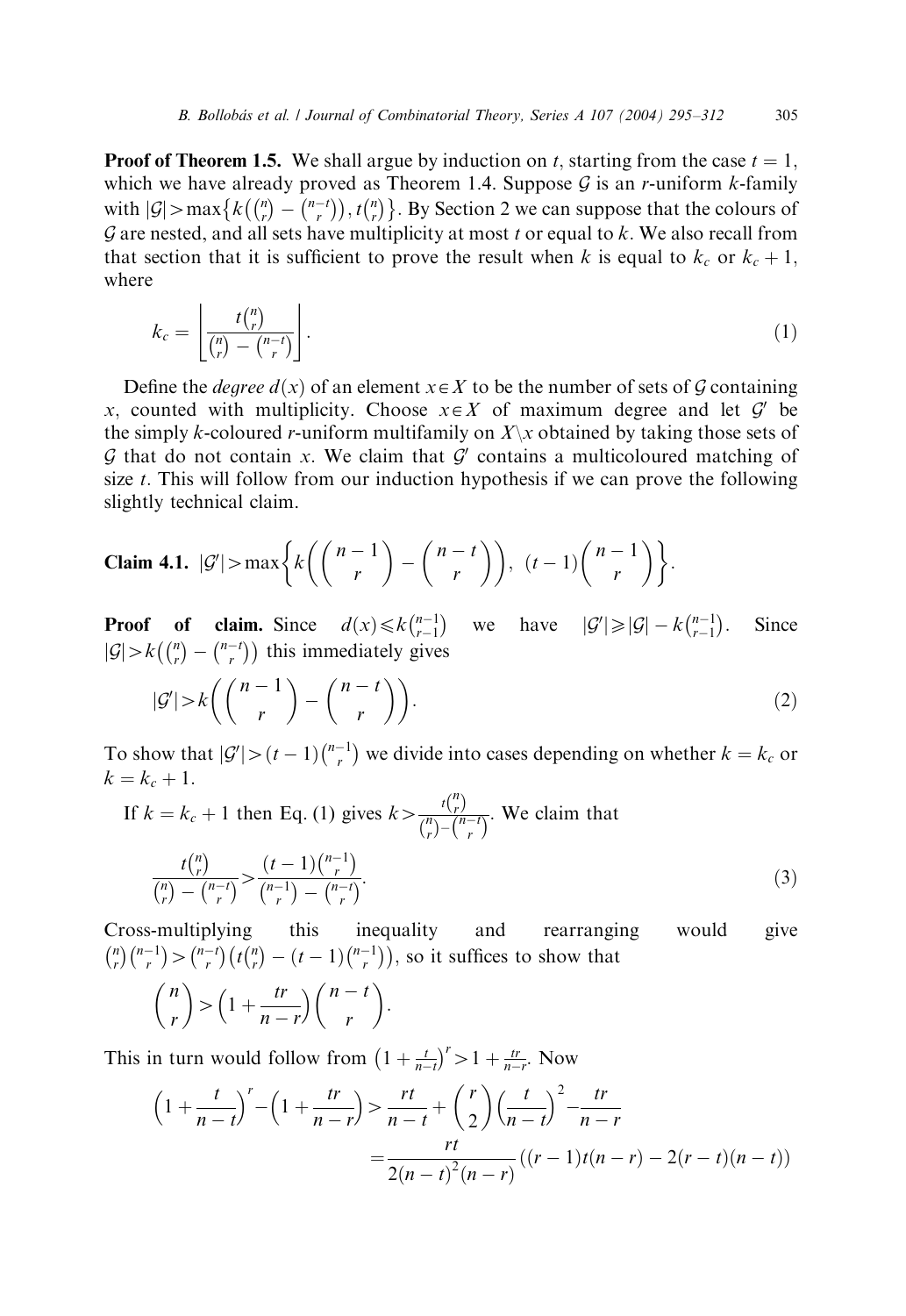and  $(r-1)t(n-r) - 2(r-t)(n-t) = ((t-2)r+t)n - (r^2t + 2t^2 - 3rt) > 0$  as  $t \ge 2$ and  $n>4r^3t$ . This proves Eq. (3). Combining this with Eq. (2) we have

$$
|\mathcal{G}'| > k\left(\binom{n-1}{r} - \binom{n-t}{r}\right) > (t-1)\binom{n-1}{r},
$$

as required.

Now we deal with the case  $k = k_c$ , where by Eq. (1) we have  $k \leq \frac{t \binom{n}{r}}{\binom{n}{r} - \binom{n-r}{r}}$  $\frac{r}{(n-t)}$ . We claim that

$$
k+1-t\lt n/r.\tag{4}
$$

Using the bound on  $k$ , and the estimate

$$
\frac{\binom{n}{r} - \binom{n-t}{r}}{\binom{n}{r}} > 1 - \left(1 - \frac{t}{n}\right)^r > \frac{rt}{n} - \binom{r}{2} \left(\frac{t}{n}\right)^2 \tag{5}
$$

(where in the last inequality we note that the terms of the binomial expansion are decreasing in magnitude) we see that it suffices to show that

$$
t < (n/r + t - 1)\left(\frac{rt}{n} - \binom{r}{2}\left(\frac{t}{n}\right)^2\right).
$$

Now

$$
\frac{2n^2}{t}\left[(n/r+t-1)\left(\frac{rt}{n}-\left(\frac{r}{2}\right)\left(\frac{t}{n}\right)^2\right)-t\right] = \left((t-2)r+t\right)n - r(r-1)t(t-1)
$$
  
> 0,

as  $t \geq 2$  and  $n>4r^3t$ . This proves equation (4). Now we have

$$
|G'| \ge |G| - k{n-1 \choose r-1} > t{n \choose r} - k{n-1 \choose r-1}
$$
  
=  $(t-1){n-1 \choose r} + (n/r - k - 1 + t){n-1 \choose r-1}$   
>  $(t-1){n-1 \choose r},$ 

as required. This completes the proof of the claim.  $\Box$ 

Returning to the proof of the theorem, we see from the claim and the induction hypothesis that G' contains a multicoloured matching  $M$  of size t. Since G does not contain a multicoloured matching of size  $t + 1$  we can bound the number of sets containing x, by noting that they must either have multiplicity at most  $t$ , or contain a point from M. Since M contains rt points there are at most  $rt_{r-2}^{n-2}$  $\binom{n-2}{r-2}$  sets containing x and a point from  $M$ . Therefore we have maximum degree

$$
d(x) \leq t \binom{n-1}{r-1} + (k-t)rt \binom{n-2}{r-2}.
$$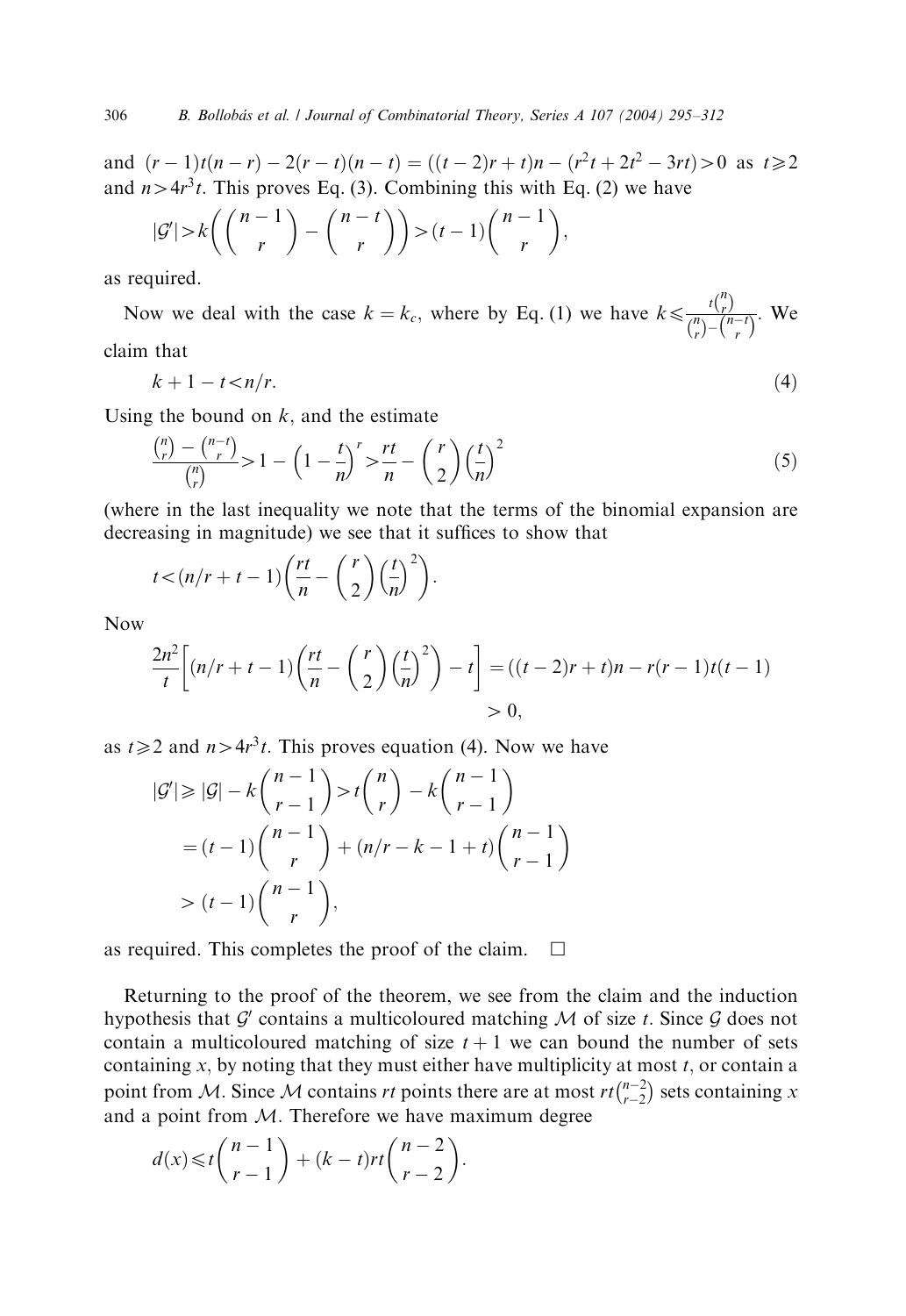Let  $A_1$  be a set of multiplicity k. (There must be such a set, or we would have  $|\mathcal{G}| \leq t \binom{n}{r}$  $\binom{n}{r}$ , which is contrary to assumption.) Now pick s as large as possible so that there is a sequence  $A_1$ ,  $\cdots$ ,  $A_s$  of pairwise disjoint sets such that  $A_i$  has multiplicity at least  $t + 2 - i$ . Note that this sequence forms a multicoloured matching, so  $1 \le s \le t$ . By construction, any set disjoint from  $\bigcup_{i=1}^{s} A_i$  has multiplicity at most  $t - s$ . Since  $|\bigcup_{1}^{s} A_{i}| = rs$ , at most  $rs(t {n-1 \n-1 \n-1})$  $\binom{n-1}{r-1} + (k-t)rt \binom{n-2}{r-2}$  $\left(t\binom{n-1}{r-1} + (k-t)rt\binom{n-2}{r-2}\right)$  sets are incident to  $\bigcup_{i=1}^{s} A_i$ , by our bound on the maximum degree. Therefore

$$
|\mathcal{G}| \leq (t-s)\binom{n}{r} + rs\left(t\binom{n-1}{r-1} + (k-t)rt\binom{n-2}{r-2}\right).
$$

Now, since  $k - t < k_c$ , from Eqs. (1) and (5) we have

$$
\frac{(k-t)\binom{n-2}{r-2}}{\binom{n}{r}} < \frac{t\binom{n-2}{r-2}}{\binom{n}{r}-\binom{n-r}{r}} < \frac{tr(r-1)/n(n-1)}{\frac{rt}{n}-\binom{r}{2}(t/n)^2} < 2\frac{r-1}{n-1}.
$$

Since  $n>4r^3t$ , we have

$$
|\mathcal{G}| < \left(t - s + \frac{r^2st}{n} + \frac{2r^2(r-1)st}{n-1}\right) \binom{n}{r}
$$
  
< 
$$
< \left(t - s + \frac{s}{4r} + \frac{s}{2}\right) \binom{n}{r}
$$
  
< 
$$
< (t - s/4) \binom{n}{r} < t \binom{n}{r}.
$$

This contradiction completes the proof.  $\Box$ 

Examining the proof, one can see that there are only two circumstances in which equality can hold. One possibility is that there is no set of multiplicity  $k$ , when clearly the best construction is to take all r-tuples with multiplicity  $t$ . The other is that equality holds in Claim 4.1, when we see from the start of the proof of that claim that there is a vertex x of degree  $d(x) = k \binom{n-1}{r-1}$  $: k\binom{n-1}{r-1}$ . Then all *r*-tuples containing *x* have multiplicity k and G' has size  $\geq k \binom{n-1}{r}$  $\binom{n-1}{r} - \binom{n-t}{r}$  $\begin{pmatrix} {n-1} \\ {n \choose r} - {n-1 \choose r} \end{pmatrix}$ . In addition, in both cases  $k = k_c$  or  $k = k_c + 1$  we have from the proof that  $|G'| > (t - 1)\binom{n-1}{r}$  $\binom{n-1}{r}$ . Hence  $\mathcal{G}'$  has an *r*-tuple of multiplicity strictly larger than  $t - 1$ . Since G' has no multicoloured matching of size t, by induction G' must be a maximum size r-uniform set system on  $n - 1$  vertices with no matching of size t taken with multiplicity k. Therefore every set in  $G$  has multiplicity  $k$ , and so these sets form a maximum size r-uniform set system with no matching of size  $t + 1$ .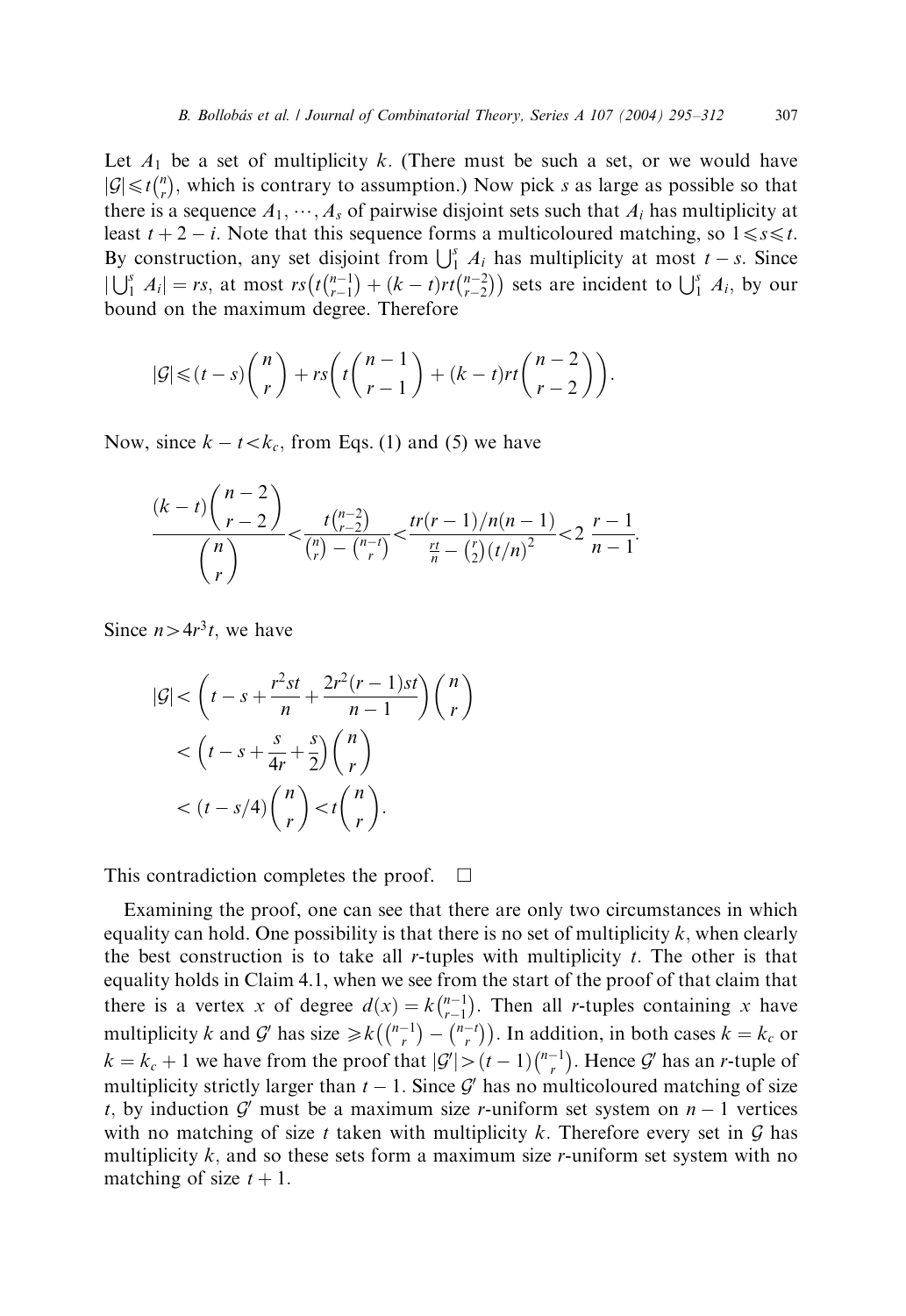#### 5. The multicoloured Sauer–Shelah theorem

Recall that a set  $Y \subset X$  is *shattered* by a set system A if for every  $Z \subset Y$  there is a set A in A such that  $A \cap Y = Z$ . The Sauer–Shelah theorem states that if A is a family that does not shatter any set of size r then  $|\mathcal{A}| \leq \sum_{i=0}^{r-1} {n \choose i}$  $\binom{n}{i}$ .

Say that a set Y is multicolour shattered by a k-family  $G$  if we can pick sets in  $G$  that achieve all possible intersections with Y in such a way that each set comes from a different colour. We will prove Theorem 1.6, which is the following multicoloured version of the Sauer–Shelah theorem. Let G be a  $k$ -family on a set  $X$  of size  $n$  with no multicolour shattered set of size  $r$ , and suppose  $n > 10^{4r}$ . Then  $|\mathcal{G}| \le \max \left\{ k \sum_{i=0}^{r-1} {n \choose i} \right\}$  $\{k\sum_{i=0}^{r-1} {n \choose i}, (2^r-1)2^n\}$ , and equality can occur.

A useful tool for dealing with the shattering property is compressing. For any element x in X we define a compression operator  $C_x$  as follows. The family  $C_x(\mathcal{A})$  is obtained from A by deleting the element x from any set  $A \in \mathcal{A}$  that contains x, unless the set  $A\setminus x$  is already present in A. Note that  $|C_x(A)| = |A|$ . For a k-family G we define a k-family  $C_x(\mathcal{G})$  by  $C_x(\mathcal{G})_i = C_x(\mathcal{G}_i)$ , i.e. the *i*th colour of  $C_x(\mathcal{G})$  is obtained by compressing the *i*th colour of  $G$ . It is well-known (see, e.g., [\[1,9\]\)](#page-16-0) that if a set is shattered by a family A then it is also shattered by  $C_x(A)$ . We prove the following multicoloured version of this proposition.

**Proposition 5.1.** If a set Y is multicolour shattered by  $C_x(\mathcal{G})$  then it is also multicolour shattered by G:

**Proof.** Without loss of generality we can suppose that there are sets  $A_i$ ,  $1 \le i \le 2^{|Y|}$ that shatter Y such that  $A_i \in C_x(\mathcal{G})$  for each i. For any i with  $A_i \notin \mathcal{G}_i$  we have  $A_i \cup x \in \mathcal{G}_i$  by definition of  $C_x$ . Thus we may suppose that  $x \in Y$ , or by replacing  $A_i$  by  $A_i \cup x$  for all such i we find a shattering of Y that is multicoloured in G. Consider any i for which  $A_i \notin \mathcal{G}_i$ . Then  $A_i \cup x \in \mathcal{G}_i$  as noted before. By assumption there is j such that  $A_j \cap Y = (A_i \cup x) \cap Y$ . Since  $x \in A_j \in C_x(\mathcal{G})$ , we have both  $A_j$  and  $A_j \setminus x$  belonging to  $\mathcal{G}_i$ . Replacing  $A_i$  by  $A_i \setminus \mathcal{X}$  and  $A_i$  by  $A_i \cup \mathcal{X}$  we still have a multicoloured shattering of Y. If repeat this process then we eventually find a multicolour shattering of Y that only uses sets from  $\mathcal{G}$ , as required.  $\Box$ 

Next we need the following lemma.

**Lemma 5.2.** Suppose X is a set of size  $n>10^{4r}$  and  $\mathcal{P} \subset X^{(r)}$  has size at least  $10^{-(r+1)}\binom{n}{r}$  $\binom{n}{r}$ . Then there are at most  $2^n/n^r$  subsets of X that do not contain an element of P.

**Proof.** For a family A, let  $\partial^r A$  denote the sets of size r that are contained in some set of A. We use the following version of the Kruskal–Katona theorem, due to Lovász [\[13, Exercise 13.31\]](#page-17-0): if  $\mathcal{A} \subset X^{(s)}$  with  $|\mathcal{A}| \geq \binom{a}{s}$  $\binom{a}{s}$  then  $|\partial^r A| \geq \binom{a}{r}$  $\begin{pmatrix} a \\ r \end{pmatrix}$ .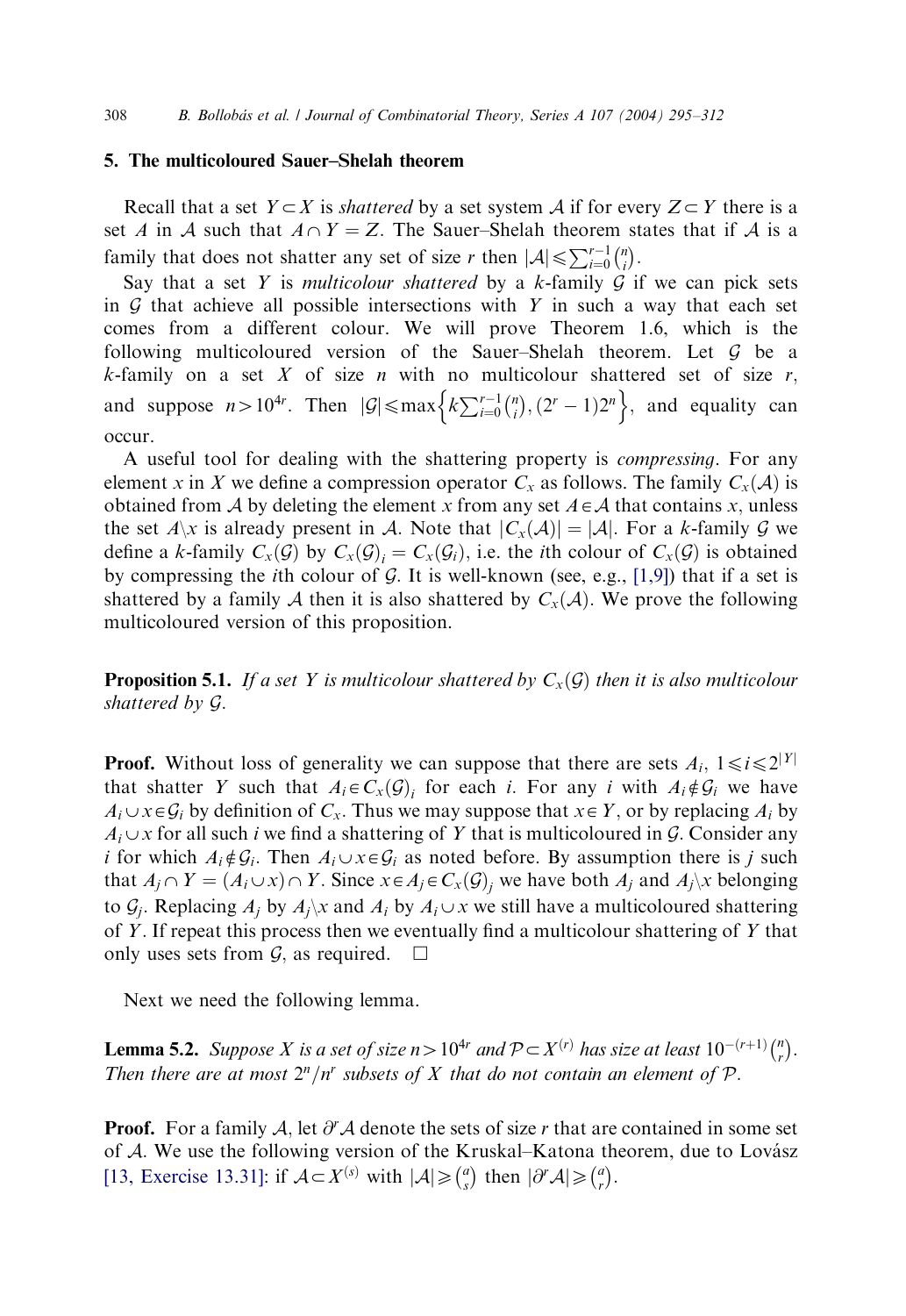Let  $Q$  be the subsets of X that do not contain an element of  $P$ . Suppose for a contradiction that  $|Q| > n^{-r}2^n$ . Let R be the subsets of X with size between  $n/3$  and  $2n/3$ . Using the estimate  $\binom{n}{\theta n}$  ${n \choose \theta_n} \leq 2^{H(\theta)n}$ , where  $H(\theta) = -\theta \log_2 \theta - (1 - \theta) \log_2 (1 - \theta)$ is the binary entropy function, we get  $|\mathcal{R}| > (1 - 2^{-n/20})2^n$ . Then  $|\mathcal{Q} \cap \mathcal{R}| > (n^{-r} - 1)$  $(2^{-n/20})2^n > \frac{1}{2}n^{-r}2^n$ . Let  $\mathcal{Q}_m = \mathcal{Q} \cap X^{(m)}$ . Then by averaging there is some m with  $n/3 \le m \le 2n/3$  such that  $|Q_m| \ge \frac{1}{2} n^{-r} {n \choose m}$  $\binom{n}{m} > \binom{(n^{-r}/2)^{1/m}n}{m}$ . By the Kruskal–Katona theorem  $|\partial^r Q_m| > \binom{(n^{-r}/2)^{1/m}n}{r} > n^{-10r^2/n} \binom{n}{r}$  $\binom{n}{r}$ . But  $\partial^r Q_m$  is disjoint from  $\mathcal{P}$ , so we must have  $n^{-10r^2/n} + 10^{-(r+1)} < 1$ . This contradicts our assumption that  $n > 10^{4r}$ , so we are done.  $\square$ 

We are now ready to prove the multicoloured version of the Sauer–Shelah theorem.

**Proof of Theorem 1.6.** For notational convenience we set  $N = \sum_{i=0}^{r-1} {n \choose i}$  $\binom{n}{i}$ . Suppose that  $G$  is a k-family with no multicoloured collection of sets that shatter a set of size  $r$ and that  $|\mathcal{G}|$  > max{ $kN$ ,  $(2<sup>r</sup> - 1)2<sup>n</sup>$ }. As noted in Section 2, we can assume that k is equal to  $k_c$  or  $k_c + 1$ , where  $k_c = | (2^r - 1)2^n/N |$ , that the colours are nested and all sets either have multiplicity equal to k or at most  $2<sup>r</sup> - 1$ . By Proposition 5.1, we can repeatedly apply compression operators to each colour until it is an ideal, i.e. if a colour contains a set  $Y$  then it contains all subsets of  $Y$ .

Let A be the sets with multiplicity k and B those with multiplicity at most  $2^r - 1$ . Since A is an ideal it cannot contain a set of size  $\geq r$ , so  $|A| \leq N$ . If equality holds here then B must be empty, and then  $|\mathcal{G}| \leq kN$ , which is contrary to assumption. Therefore  $|\mathcal{A}| \leq N - 1$ .

Next we note that if A is empty then  $|G| \leq (2^r - 1)|B| \leq (2^r - 1)2^n$ , contradiction. So A is not empty, and then we must have  $\emptyset \in \mathcal{A}$ , as it is an ideal. Now B cannot contain a set Y of size r with multiplicity  $2<sup>r</sup> - 1$ . For then all subsets of Y have multiplicity at least  $2^r - 1$  and the empty set has multiplicity k, so Y is shattered by multicoloured sets: a contradiction. This shows that  $\beta$  has at most N sets of multiplicity  $2^{r} - 1$ . Now

$$
(2^{r} - 1)2^{n} < |\mathcal{G}| \leq k|\mathcal{A}| + (2^{r} - 1)N + (2^{r} - 2)2^{n}
$$

so

$$
|\mathcal{A}| > (2^n - (2^r - 1)N)/k > 2^{n-1}/(2^{n+r}/N) = N/2^{r+1}.
$$

Suppose that  $\frac{i-1}{r} + 2^{-r-1} < |\mathcal{A}|/N \leq \frac{i}{r} + 2^{-r-1}$ , where  $1 \leq i \leq r$ . Let  $\mathcal{A}'$  be the subsets of A of size  $r-1$ . Since A contains no subsets of size  $\geq r$  we have  $|A'|\geq |A|-1$  $\sum_{i=0}^{r-2} \binom{n}{i}$  $\binom{n}{i} > \left(\frac{i-1}{r} + 2^{-r-2}\right) \binom{n}{r-1}$  $\binom{n}{r-1}$ , since  $n>10^{4r}$ . Let  $D$  consist of all r-sets that contain at least i elements of  $A'$ . We count pairs consisting of an element of  $A'$  and an *r*-set containing it. Clearly there are  $(n - r + 1)|A'|$  such pairs. On the other hand,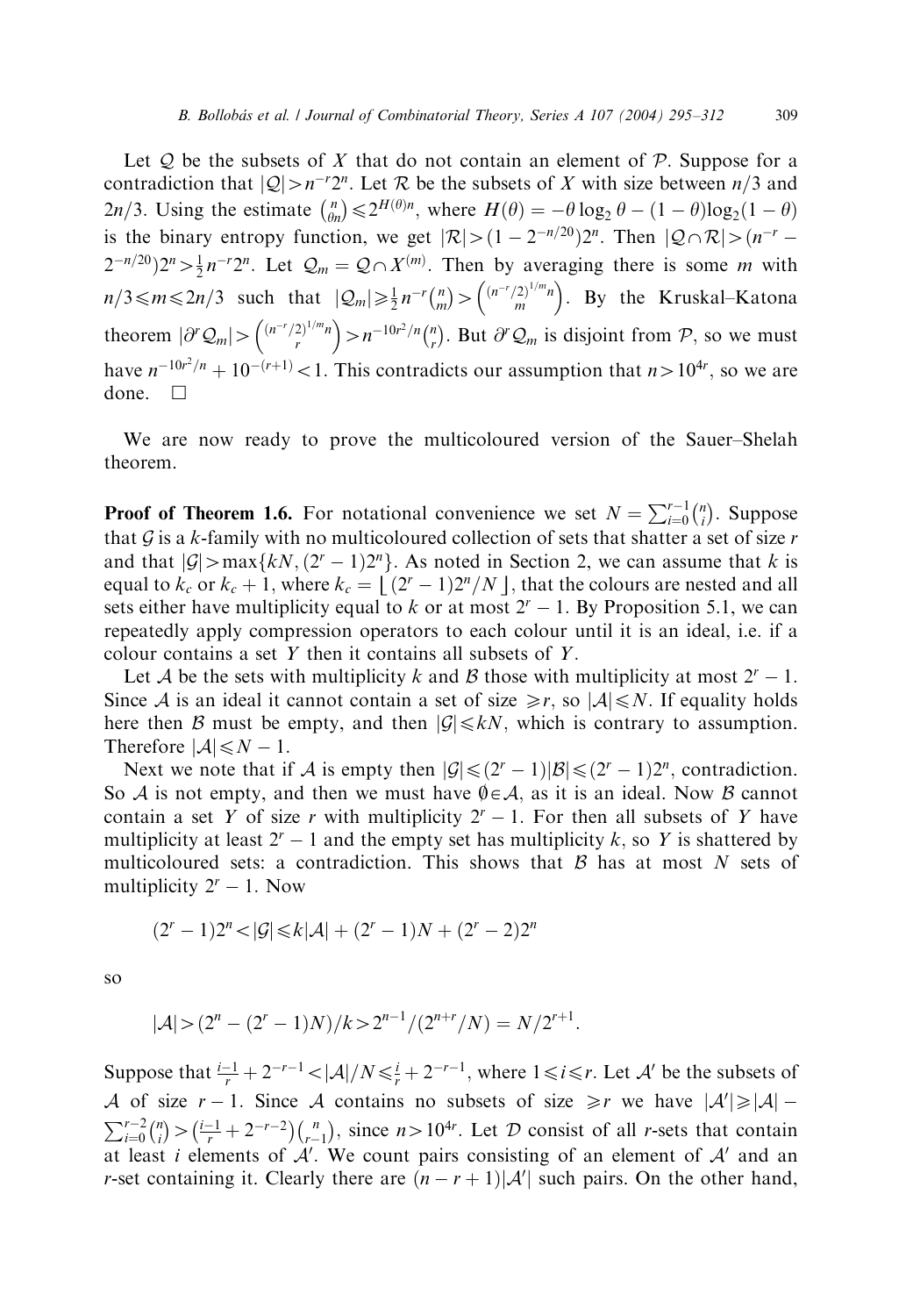by definition of D there are at most  $r|\mathcal{D}| + (i-1)\binom{n}{r}$  $\left( \binom{n}{r} - |\mathcal{D}| \right)$  such pairs. Therefore

$$
(r-i+1)|\mathcal{D}| \geq (n-r+1)|\mathcal{A}'| - (i-1)\binom{n}{r}
$$
  
> 
$$
\left(\frac{i-1}{r} + 2^{-r-2}\right)(n-r+1)\binom{n}{r-1} - (i-1)\binom{n}{r}
$$
  
= 
$$
2^{-r-2}r\binom{n}{r}
$$

which gives  $|\mathcal{D}| > 2^{-r-2} \binom{n}{r}$  $\binom{n}{r}$ .

Suppose that B contains a set D from D. By definition there are elements  $d_1, ..., d_i$ in D so that  $D \setminus d_j \in \mathcal{A}$  for  $1 \leq j \leq i$ . Therefore A contains all subsets of D, except possibly those containing the set  $\{d_1, \ldots, d_i\}$ , i.e. all but  $2^{r-i}$  subsets. It follows that D has multiplicity less than  $2^{r-i}$ , or it would be shattered by multicoloured sets. Since each colour is an ideal, any element of  $\beta$  that contains a set from  $\mathcal D$  has multiplicity less than  $2^{r-i}$ . By Lemma 5.2 there are at most  $n^{-r}2^n$  elements of B that do not contain an element of D:

We can now finish the proof in the case when  $r \geq 4$  and  $1 \leq i \leq r - 1$ . Then we get

$$
|\mathcal{G}| \le k|\mathcal{A}| + (2^r - 1)n^{-r}2^n + (2^{r-i} - 1)(1 - n^{-r})2^n
$$
  

$$
\le \left(\frac{i}{r} + 2^{-r-1} + 2^{-i} + n^{-r}\right)2^{n+r} < (2^r - 1)2^n,
$$

which gives a contradiction in this case.

We can also finish the proof for any  $r>1$  if  $i = r$ . Then we have  $\left(\frac{r-1}{r} + 2^{-r-1}\right)N < |\mathcal{A}| < N$ . Now there are at most  $n^{-r}2^n$  elements of B with nonzero multiplicity. Since  $(2^{r} - 1)n^{-r} < k/2^{n}$ , we have

 $|\mathcal{G}| \leq k(N-1) + (2^r - 1)n^{-r}2^n < kN,$ 

which also gives a contradiction.

Finally, we need to deal with the case  $r = 1$ , and the cases  $r = 2, 3$  and  $2^{-r-1} < |\mathcal{A}|/N \le \frac{r-1}{r} + 2^{-r-1}$ . The case  $r = 1$  is easy to see directly. If there is any set of multiplicity more than 1 then it must the only set of positive multiplicity, so  $|\mathcal{G}| \leq \max\{k, 2^n\}$ , as required. In the case  $r = 2$ , let Y be the set of x such that A contains the singleton set  $\{x\}$ . Let  $y = |Y|$ . Any set that contains a point of Y has multiplicity at most 1, and no set of positive multiplicity contains 2 points of  $Y$ , so

$$
3 \cdot 2^{n} < |\mathcal{G}| \le k |\mathcal{A}| + 3 \cdot 2^{n-y} + y \cdot 2^{n-y} = k(y+1) + (3+y)2^{n-y}.
$$

Since  $y < \frac{5}{8}(n+1)$  we get  $k(y+1) < 2^{n+1}$  and so  $3 + y > 2^y$ , which is a contradiction, as  $v>n/8$ .

Now consider the case  $r = 3$ . Recall that A' consists of the sets in A of size 2, which we can think of as a graph. We know that  $\frac{1}{32} {n \choose 2}$  $\binom{n}{2} < |\mathcal{A}'| \leq |\mathcal{A}| < \left(\frac{2}{3} + \frac{1}{16}\right)N =$  $35N/48$ . Let D be the triples of vertices that contain at least 2 edges from A. Let d be the average degree in A'. Then  $d > \frac{n-1}{32}$ . By Cauchy-Schwartz the number of paths of length 2 is at least  $n\binom{d}{2}$  $\binom{d}{2}$ . A triple can contain at most 3 such paths, so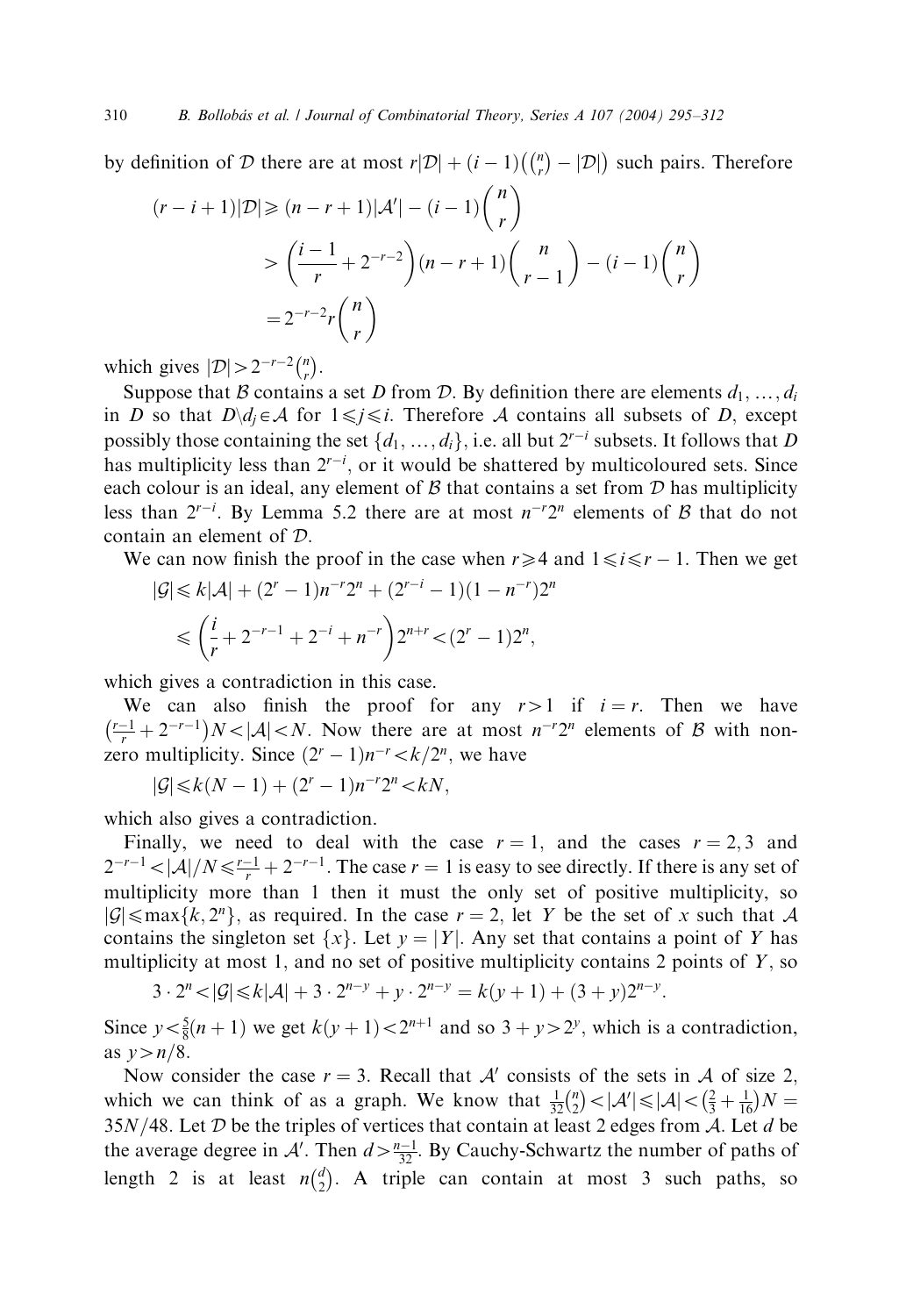<span id="page-16-0"></span> $|\mathcal{D}| \geqslant \frac{1}{3} n \binom{d}{2}$  $\binom{d}{2}$  > 10<sup>-4</sup> $\binom{n}{3}$  $\binom{n}{3}$ . By Lemma 5.2, there are at most  $n^{-3}2^n$  elements of B that do not contain an element of  $D$ , and any other elements have multiplicity at most 1. Since  $kN \leq 7 \cdot 2^n + N$  this gives

$$
7 \cdot 2^n < |\mathcal{G}| \le k|\mathcal{A}| + 7n^{-3}2^n + (1 - n^{-3})2^n \le (35/48)kN + (1 + 6n^{-3})2^n
$$
\n
$$
< (7 \cdot 35/48 + 1 + 10/n)2^n.
$$

This gives  $10/n>6 - 245/48 = 43/48$ , i.e.  $n< 480/43 < 12$ , a contradiction that completes the proof.  $\square$ 

On examining the proof, we see that there are only two circumstances in which equality can be achieved: one of A or B must be empty and the other as large as possible. This gives two possible constructions. One is to take all sets with multiplicity  $2^{r} - 1$ ; the other is a maximum size set system that does not shatter a set of size  $r$  taken with multiplicity  $k$ .

#### 6. Concluding remarks

- There are many extremal problems that we have not mentioned in this paper for which one might consider a multicoloured version. For all those that we considered we found that the size of the largest  $k$ -family without the forbidden configuration exhibits only two regimes of different behaviour as the multiplicity varies. It would be interesting to characterise the extremal problems for which this phenomenon occurs. (It was noted in [\[12\]](#page-17-0) that it is not universal.) Recently, the second and third authors have studied the multicoloured versions of the Frankl– Ray–Chaudhuri–Wilson restricted intersection theorems [\[11\]](#page-17-0), which also appear to have only two regimes of different behaviour.
- For most of our results, we have made no effort to obtain a good bound for the smallest size of ground set for which the result is true. Even with careful analysis it seems that our methods will not determine this, so it may be interesting to find the smallest size by other means.

#### **References**

- [1] N. Alon, On the density of sets of vectors, Discrete Math. 46 (1983) 199–202.
- [2] B. Bollobás, On generalized graphs, Acta Math. Acad. Sci. Hungar. 16 (1965) 447-452.
- [3] B. Bollobás, Combinatorics, Set Systems, Hypergraphs, Families of Vectors and Combinatorial Probability, Cambridge University Press, Cambridge, 1986.
- [4] B. Bollobás, D.E. Daykin, P. Erdős, Sets of independent edges of a hypergraph, Quart. J. Math. Oxford Ser. 27 (2) (1976) 25–32.
- [5] D.E. Daykin, P. Frankl, C. Greene, A.J.W. Hilton, A generalization of Sperner's theorem, J. Austral. Math. Soc. Ser. A 31 (1981) 481–485.
- [6] P. Erdős, On a lemma of Littlewood and Offord, Bull. Amer. Math. Soc. 51 (1945) 898–902.
- [7] P. Erdős, A problem on independent r-tuples, Ann. Univ. Sci. Budapest. Etvs Sect. Math. 8 (1965) 93–95.